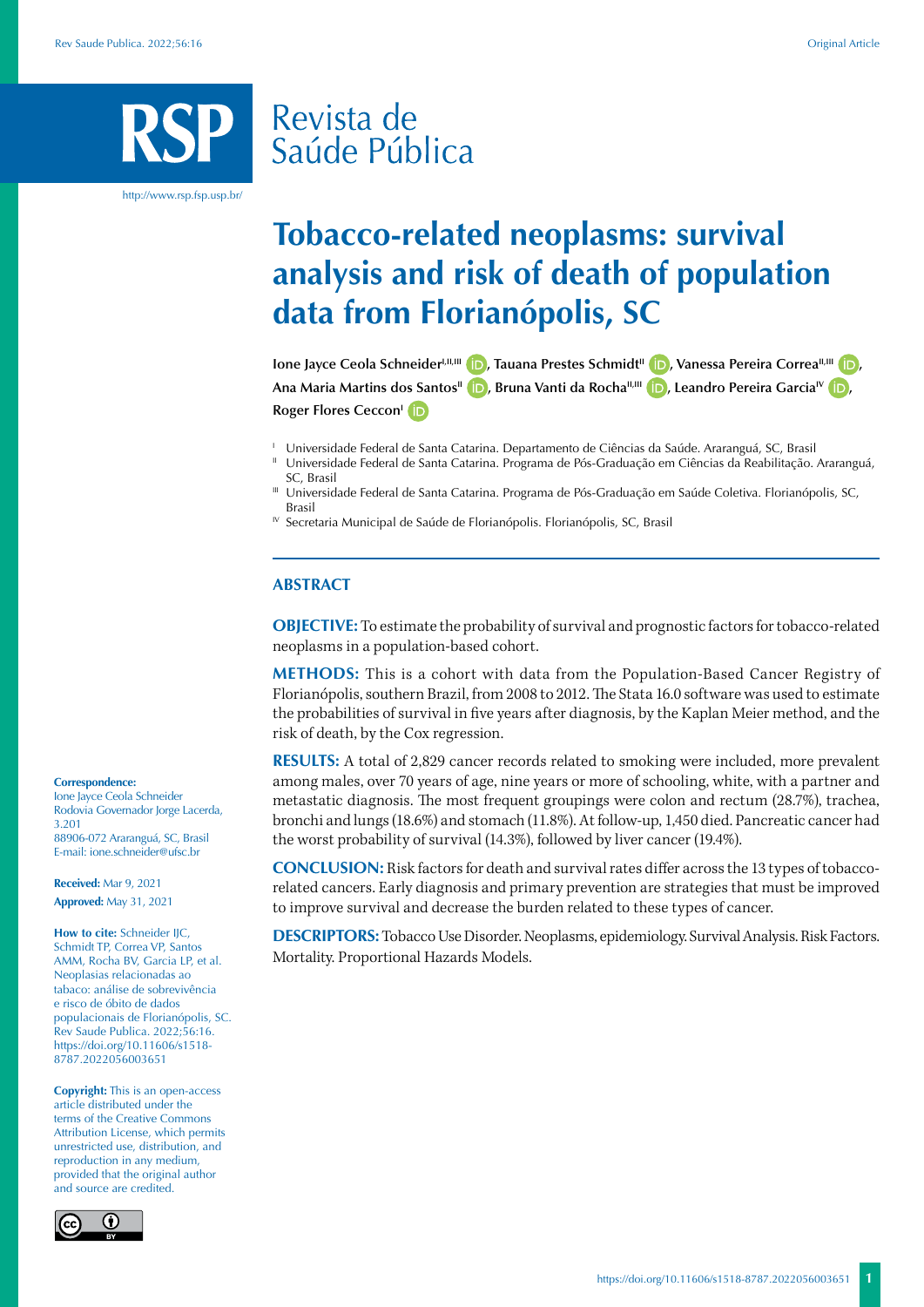# **INTRODUCTION**

Smoking is characterized as an important public health problem and is considered the second most prevalent modifiable risk factor for chronic non-communicable diseases (NCDs) and for global mortality. In Brazil, currently, there are more than 7 million active smokers and 1.2 million passive smokers. Furthermore, 428 people die daily as a result of nicotine dependence, 56.9 billion reais are spent annually on medical expenses and lost productivity, and 156,216 annual deaths could be avoided by reducing tobacco use<sup>1</sup>. .

The incidence of tobacco-related cancer has increased significantly in recent years, mainly tumors in the oral cavity, pharynx, esophagus, stomach, colon, rectum, liver, pancreas, larynx, lung, bronchi, trachea, kidneys, urinary bladder, and uterine colon, in addition to acute myeloid leukemia (AML)<sup>2</sup>. In 2015, cancer was one of the main causes of years of life lost due to disability attributable to smoking and was the cause of 20% of all deaths from the disease<sup>3</sup>. .

Worldwide, it is estimated that 18 million people were diagnosed with cancer and 9.6 million died in 2018, most of them male and in low- and middle-income countries<sup>4</sup>. In Brazil, the incidence is over 500,000 new cases, mortality exceeded 100,000 deaths in the same period and the expected survival rate for all cancers is approximately 50% in five years $4.5$ .

Survival is defined as the period for which a patient remains alive after diagnosis of the disease or treatment initiation. Although it is an important indicator to measure the magnitude of smoking and cancer in the population, survival after the diagnosis of tumors caused by tobacco is still unknown in Brazil. Furthermore, the analysis of survival makes it possible to evaluate the actions in the oncology area implemented in the country in recent years, as well as their prognostic factors. Furthermore, the study of survival allows to know the behavior of the disease, enabling an approach that provides better quality of life to affected individuals<sup>6</sup>. .

There are few reports in the scientific literature about the survival of people with tobacco-related cancer, although it is clear that greater cigarette consumption is associated with worse disease progression<sup>2</sup>. .

Thus, the aim of this study was to estimate the probability of survival and prognostic factors for smoking-related neoplasms in a population-based cohort.

# **METHODS**

This is a population-based cohort with data from the Municipal Cancer Registry of Florianópolis, a municipality located in the southern region of the country. It is the capital of the state of Santa Catarina, has approximately 500 thousand residents, and is characterized by its very high Human Development Index (HDI): 0.815, mainly ascribed to longevity and income7 . The municipality has high coverage and consolidated experience in primary care, reflecting good results in tracking and early detection of the health conditions of its population. In addition, care for oncology patients, in medium and high complexity, is covered by more than six hospital centers, in addition to associations dedicated to raising awareness and seeking the rights of people with cancer.

The participants is composed of individuals registered in the Population-Based Cancer Registry (RCBP) of Florianópolis, from January 1, 2008 to December 31, 2012, with a diagnosis of smoking-related cancer. The cancers included were those with the International Classification of Diseases for Oncology (ICD-O)<sup>8</sup> code considered smoking-related<sup>9-11</sup>. These include cancers of the lips and oral cavity (C00-C08); nasopharynx (C11); other pharynxes (C09-C10, C12-C14); esophagus (C15); stomach (C16); colon and rectum (C18-C21); liver (C22); pancreas (C25); larynx (C32); trachea, bronchi and lungs (C33-C34); kidney (C64-C66);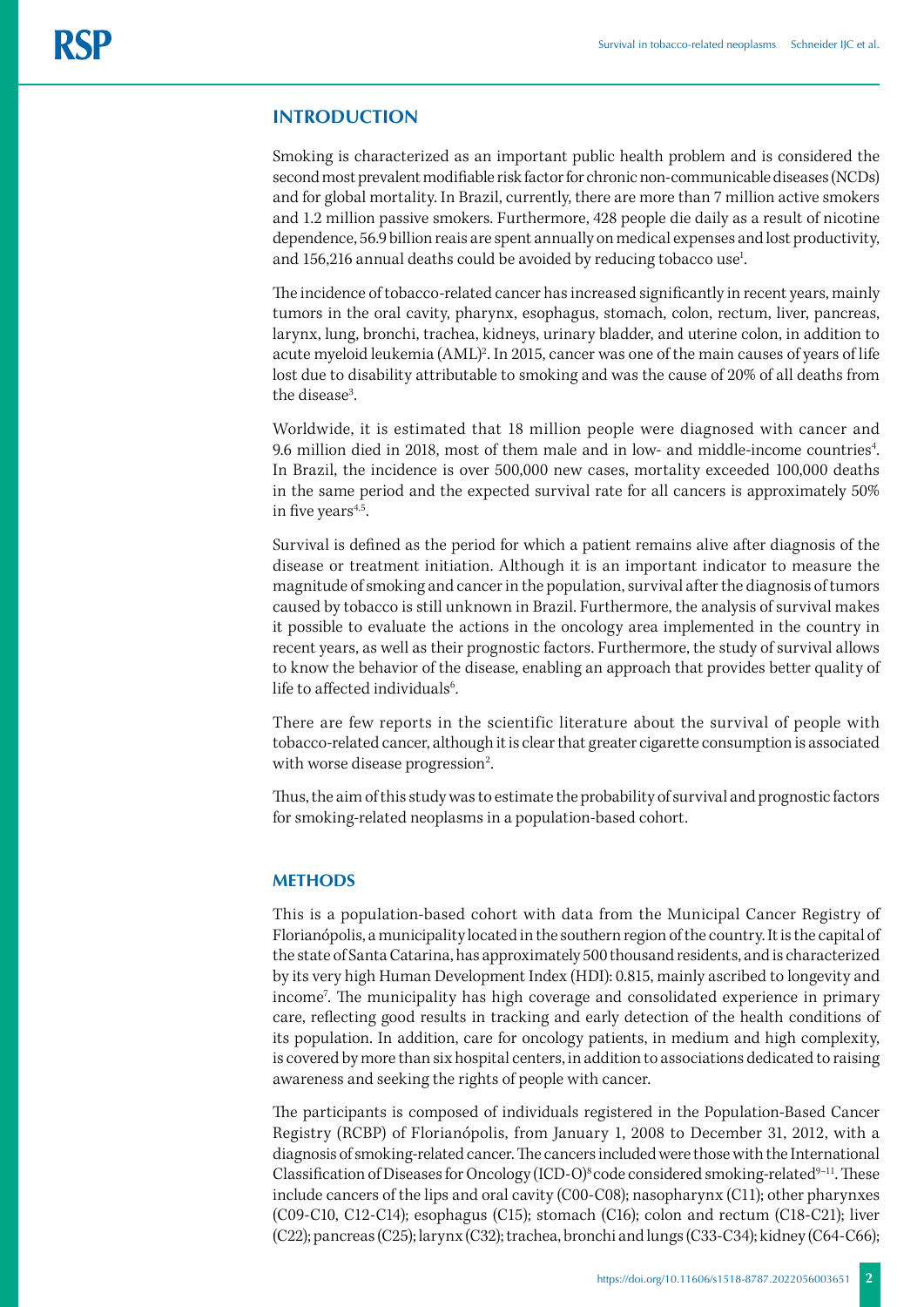bladder (C67) and acute myeloid leukemia (C92.0). Cases that had the means of diagnosis registered as not available or in which the diagnosis was exclusively performed by the death verification service were excluded. The cases of cervical and ovarian cancer, despite being tobacco-related, were not included in the analyses, even with tobacco as a causal factor. Cervical mucus from smokers is more mutagenic and suggests an association with DNA damage in women with cervical cancer. In ovarian cancer, the data suggest that it is associated only with the mucinous type, in which smoking may contribute to a faster progression from the benign to the malignant form. These last two were not added to the analyses because they refer exclusively to females and Brazil has specific public policies for women's health, especially with a strategic action to track cervical cancer.

To make it possible to follow up on cases registered in the RCBP and estimate survival, information regarding deaths, such as date and underlying cause, is needed. For this, the Brazilian Mortality Information System (SIM) of the Ministry of Health was used, with information referring to the municipality of Florianópolis in the period from January 1, 2008 to December 31, 2017. The creation of the database was based on the technique of probabilistic relationship of records, which allows the integration of databases of different nature, contributing to the improvement of the quality of recorded data<sup>12</sup>. For this, the OpenRecLink 3.1 software was used. For data pairing, the following SIM variables were used: death certificate number, name, date of birth, mother's name, date of death, underlying cause of death; and from the RCBP bank: registration number, name, date of birth, mother's name. The relationship parameters followed the software instructions. After linking the databases, a single database was created containing all the information relevant to the study, allowing data analysis.

Survival time was calculated as the time, in months, between the date of diagnosis and the date of death or end of follow-up. The maximum follow-up time was 60 months. All cases not found in the SIM were considered alive at the end of follow-up and censored.

The independent variables were gender (female, male), age group (with cutoff points for each type of cancer), race/color (white, black/brown/indigenous/yellow, no information), schooling (9 years or more, 8 years or less, no information), marital status (with partner, no partner, no information), extension of cancer (localized, metastasis, no information) and year of diagnosis (2008, 2009, 2010, 2011, 2012).

Initially, a descriptive analysis was performed with absolute and relative frequency of independent variables. Afterwards, a bivariate analysis was performed between the independent variables and the status variable (censorship/death) to estimate the incidence of deaths in each category and Pearson's chi-square test was used to test the association between the variables. These analyses were performed for all cases and for each type of cancer.

For each type of cancer, the probability of survival was estimated using the Kaplan-Meier method. We used the log-rank test to compare survival curves stratified by independent variables. The effect of the independent variables was estimated by the semiparametric model of proportional hazards of crude and adjusted Cox. The adjusted analysis included variables with p-value < 0.20. For data analysis and construction of survival graphs, we used the Stata statistical program (Stata Corp, v.16.0. Stata Statistical Software. College Station: StataCorp LP, 2021).

This research was based on ethical principles, based on Resolution No. 466, of December 12, 2012, of the National Health Council, and approved under CAAE: 53518116.1.0000.0121.

This work is the result of the project financed by *Fundação de Amparo à Pesquisa e Inovação* of the State of Santa Catarina, in the *Programa de Pesquisa para o SUS: Gestão Compartilhada em Saúde* (PPSUS – Research Program for the SUS: Shared Management in Health) (Grant No. 2016RT2206).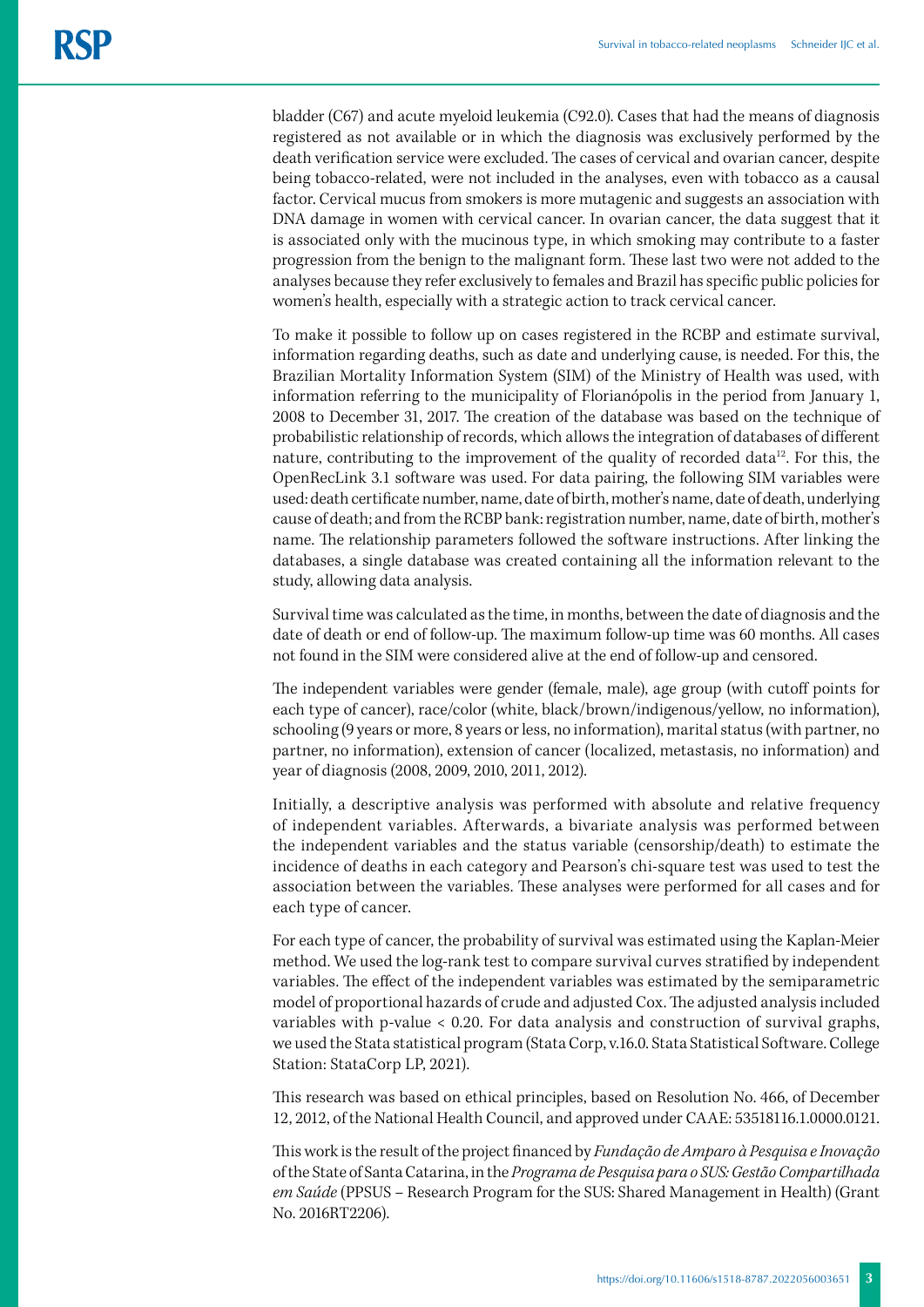# **Table 1.** Description and survival of registered cases of tobacco-related cancer, Florianópolis, 2008–2017.

| <b>Variables</b>                     | $n$ (%)      | <b>Deaths</b><br>$n(^{0}/_{0})$ | p <sup>a</sup> | $S(t)$ (95%Cl)      | p <sub>b</sub> |
|--------------------------------------|--------------|---------------------------------|----------------|---------------------|----------------|
| Sex                                  |              |                                 | 0.009          |                     |                |
| Female                               | 1,104 (39.0) | 532 (48.2)                      |                | $51.8(48.8 - 54.7)$ |                |
| Male                                 | 1,725 (61.0) | 918 (53.2)                      |                | 46.8 (44.4-49.1)    |                |
| Age group                            |              |                                 | < 0.001        |                     | < 0.001        |
| 49 years or younger                  | 414 (14.6)   | 144 (34.8)                      |                | $65.2(60.4 - 69.6)$ |                |
| 50 to 59 years                       | 684 (24.2)   | 311 (45.4)                      |                | 54.6 (50.8-58.2)    |                |
| 60 to 69 years                       | 766 (27.1)   | 395 (51.6)                      |                | 48.4 (44.9-51.9)    |                |
| 70 years or older                    | 962 (34.0)   | 600 (62.4)                      |                | 37.6 (34.6-40.7)    |                |
| Schooling                            |              |                                 | < 0.001        |                     | < 0.001        |
| 9 years or more                      | 1,311(46.3)  | 640 (48.8)                      |                | 51.2 (48.4-53.9)    |                |
| 8 years or less                      | 1,146 (40.5) | 665 (58.0)                      |                | 42.0 (39.1-44.8)    |                |
| No information                       | 372 (13.2)   | 145 (39.0)                      |                | $61.0(55.9 - 65.8)$ |                |
| Race                                 |              |                                 | < 0.001        |                     | < 0.001        |
| White                                | 2,472 (87.4) | 1,282 (51.9)                    |                | 48.1 (46.2-50.1)    |                |
| Others                               | 172(6.1)     | 108 (62.8)                      |                | 37.2 (30.0-44.4)    |                |
| No information                       | 185(6.5)     | 60 (32.4)                       |                | $67.6(60.3 - 73.8)$ |                |
| Marital status                       |              |                                 | < 0.001        |                     | < 0.001        |
| With partner                         | 1,598 (56.5) | 824 (51.6)                      |                | 48.4 (46.0-50.9)    |                |
| No partner                           | 884 (31.3)   | 499 (56.5)                      |                | 43.6 (40.3-46.8)    |                |
| No information                       | 347 (12.3)   | 127 (36.6)                      |                | $63.4(58.1 - 68.2)$ |                |
| Extension of disease                 |              |                                 | < 0.001        |                     | < 0.001        |
| In situ                              | 48 (1.7)     | 10(20.8)                        |                | 79.2 (64.7-88.2)    |                |
| Localized                            | 541 (19.1)   | 173 (32.0)                      |                | 68.0 (63.9-71.8)    |                |
| Metastatic                           | 1,104 (39.0) | 761 (68.9)                      |                | 31.1 (28.4-33.8)    |                |
| Not applicable                       | 28(1.0)      | 17(60.7)                        |                | 39.3 (21.7-56.5)    |                |
| No information                       | 1,108 (39.2) | 489 (44.1)                      |                | 55.9 (52.9-58.7)    |                |
| Grouping                             |              |                                 | < 0.001        |                     | < 0.001        |
| Lip and oral cavity (C00-C08)        | 165(5.8)     | 65 (39.4)                       |                | $60.6(52.7 - 67.6)$ |                |
| Other pharynxes (C09-10; C12-14)     | 72 (2.6)     | 43 (59.7)                       |                | $40.3(29.0 - 51.3)$ |                |
| Nasopharynx (C11)                    | 24(0.9)      | 12(50.0)                        |                | $50.0(29.1 - 67.8)$ |                |
| Esophagus (C15)                      | 104(3.7)     | 71 (67.6)                       |                | 32.4 (23.7-41.4)    |                |
| Stomach (C16)                        | 333 (11.8)   | 200 (60.1)                      |                | 39.9 (34.7-45.2)    |                |
| Colon and rectum (C18-21)            | 813 (28.7)   | 291 (35.8)                      |                | 64.2 (60.8-67.4)    |                |
| Liver $(C22)$                        | 103(3.6)     | 83 (80.6)                       |                | 19.4 (12.5-27.6)    |                |
| Pancreas (C25)                       | 112 (4.0)    | 96 (85.7)                       |                | $14.3(8.6 - 21.4)$  |                |
| Larynx (C32)                         | 88 (3.1)     | 36 (40.9)                       |                | 59.1 (48.1-68.5)    |                |
| Trachea. Bronchi and Lungs (C33-C34) | 527 (18.6)   | 407 (77.2)                      |                | $22.8(19.3 - 26.4)$ |                |
| Kidney (C64-C66)                     | 177(6.3)     | 43 (24.3)                       |                | 75.7 (68.7-81.4)    |                |
| Bladder (C67)                        | 282 (10.0)   | 86 (30.5)                       |                | 69.5 (63.8-74.5)    |                |
| Acute myeloid leukemia (C92.0)       | 28(1.0)      | 17(60.7)                        |                | 39.3 (21.7-56.5)    |                |
| Year of diagnosis                    |              |                                 | 0.623          |                     | 0.690          |
| 2008                                 | 514 (18.2)   | 257 (50.0)                      |                | 50.0 (45.6-54.2)    |                |
| 2009                                 | 575 (20.3)   | 298 (51.8)                      |                | 48.2 (44.0-52.2)    |                |
| 2010                                 | 597 (21.1)   | 316 (52.9)                      |                | 47.1 (43.0-51.0)    |                |
| 2011                                 | 542 (19.2)   | 285 (52.5)                      |                | $47.5(43.3 - 51.6)$ |                |
| 2012                                 | 600 (21.2)   | 294 (49.0)                      |                | 51.0 (46.9-54.9)    |                |
| Status                               |              |                                 |                |                     |                |
| Censorship                           | 1,379 (48.8) |                                 |                |                     |                |
| Death                                | 1,450 (51.3) |                                 |                |                     |                |

a p-value of the chi-square.

b p-value of the Log-rank test.

S(t): probability of survival as a function of time; 95%CI: 95% confidence interval.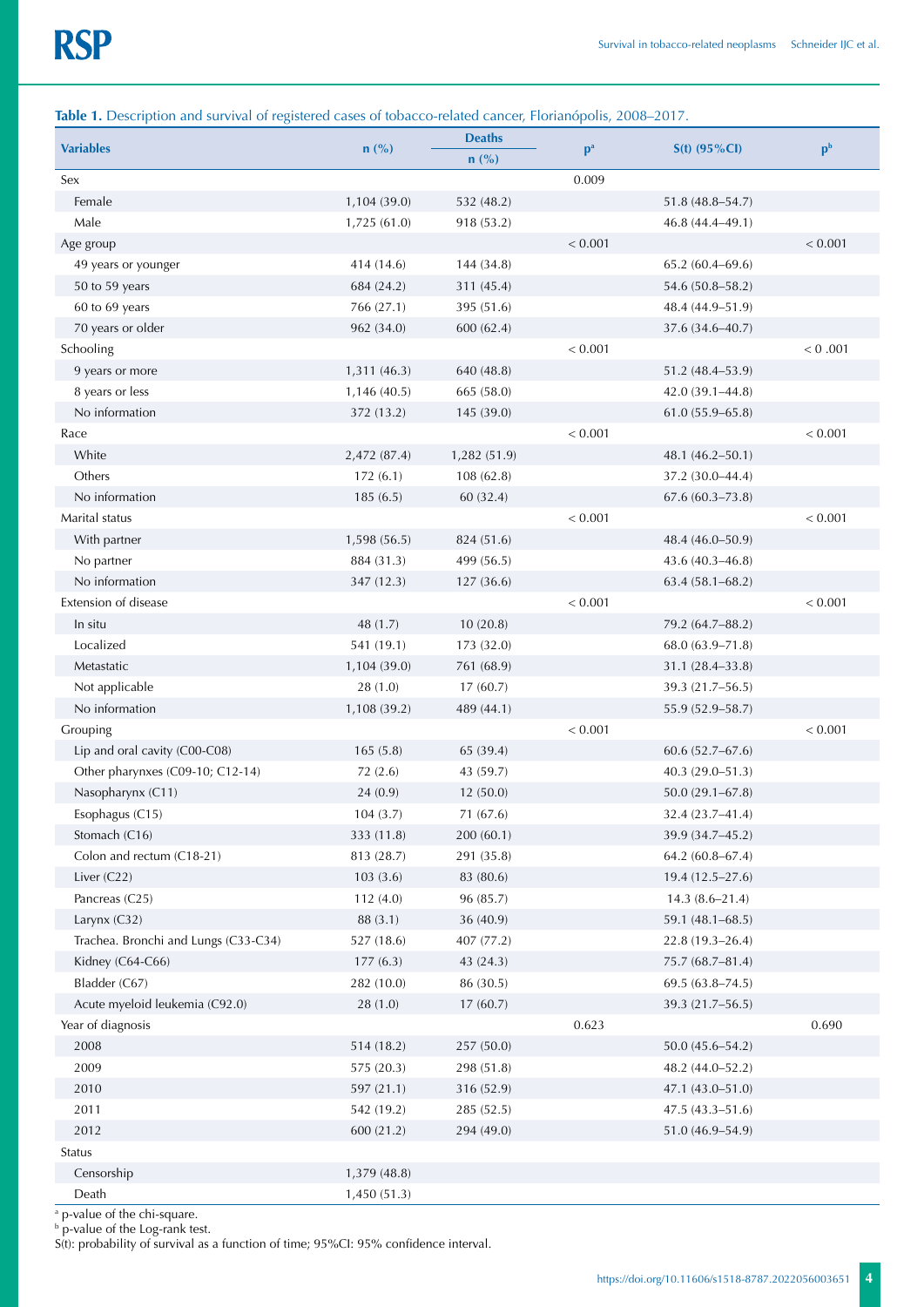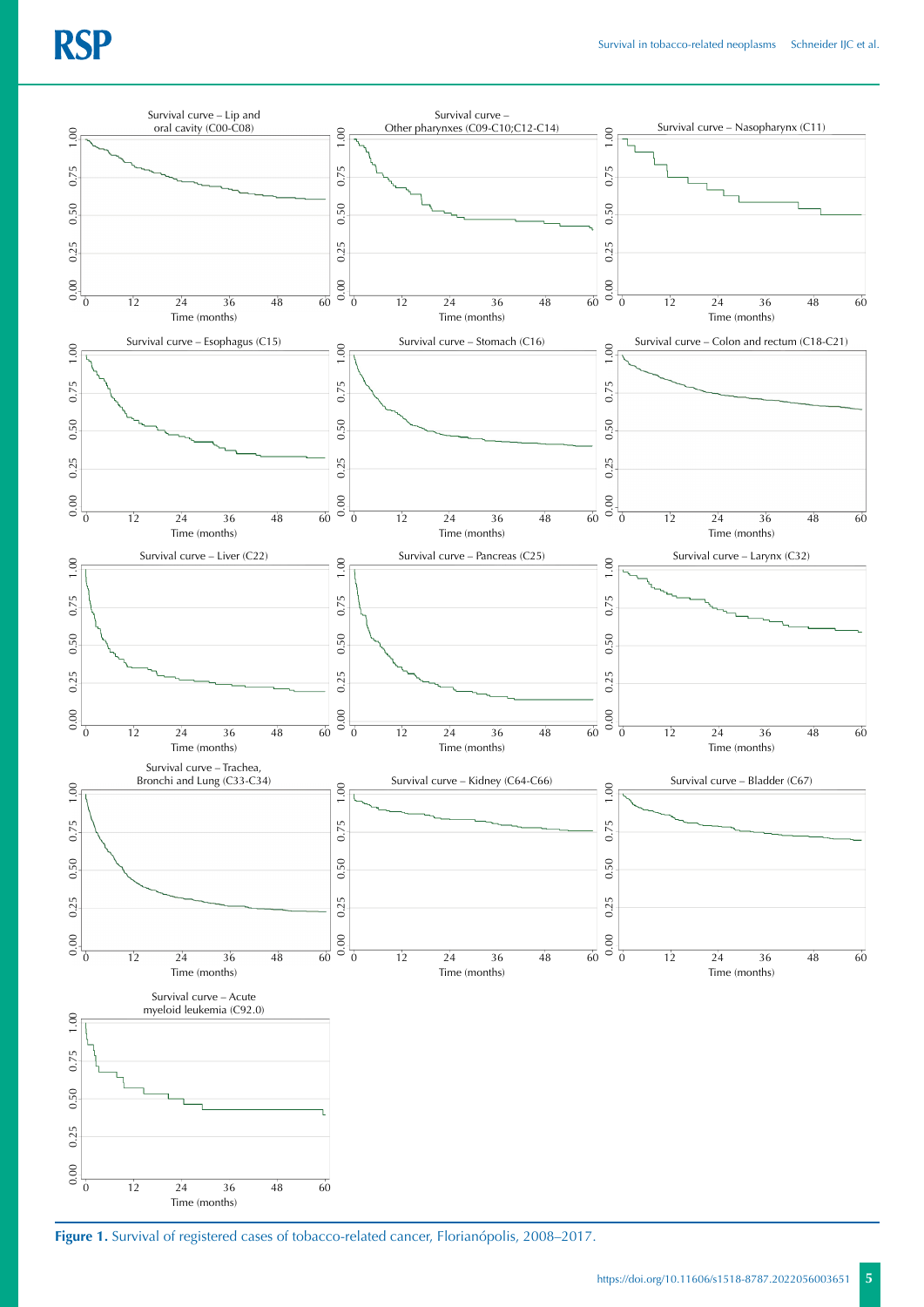#### **RESULTS**

#### **General description**

In the period from January 1, 2008 to December 31, 2012, 3,012 cases of tobacco-related cancer were registered by the RCBP in the municipality of Florianópolis. Of these, 189 were excluded because they were diagnosed by death verification service or because the diagnostic method was not available. Thus, the population of this study is composed of 2,829 records (Table 1).

The cases included were mostly male (61.0%), over 70 years of age (34.0%), with 9 years of schooling or more (46.3%), of white race/color (87, 4%), with a partner (56.5%) and with a metastatic diagnosis (39.0%). During follow-up, 51.3% of cases died within five years. Except for the variable year of diagnosis, the others (gender, age group, schooling, race, marital status, extension of disease) were associated with death (Table 1). The most frequent type was colon and rectum (28.7%), followed by trachea, bronchi and lung (18.6%) and stomach (11.8%) (Table 1).

#### **Lip and oral cavity (C00-C08)**

One hundred sixty-five (165) people with lip and oral cavity cancer were registered, or 5.8% of the total cases included. At the end of follow-up, 39.4% of them died and the probability of survival at the end was 60.6% (95%CI: 52.7–67.6) (Table 1 and Figure 1). It was more frequent in males, in people aged 50 to 59 years, with eight years of schooling or less, of the white race. Age range, race and disease extension were associated with survival. The adjusted analysis included the variables age, education, race, marital status and disease extension. Only other colors/races remained as a prognostic factor, with an increase of 2.6 in the risk of death (Table 2).

#### **Other pharynxes (C09-10; C12-14)**

There were 72 cases related to other pharynxes, or 2.6% of the total. Of these, 59.7% died by the end of follow-up and the probability of survival was 40.3% (95%CI: 29.0–51.3) (Table 1 and Figure 1). It was more frequent in males, with less education and in those with a partner. No variable was associated with survival and no adjusted analysis was performed (Table 2).

#### **Nasopharynx (C11)**

Nasopharyngeal diagnoses accounted for 0.9%, with 24 cases. Of these, 50% died and the probability of survival was 50.0% (95%CI: 29.1–67.8) (Table 1 and Figure 1). There were more records in men, aged 65 years or younger, and with nine years or more of schooling. Only the age range variable had a p-value < 0.20, in which the group aged 66 years or older showed a worse probability of survival (Table 2).

# **Esophagus (C15)**

In the period, there were 104 records of esophageal cancer, or 3.7% of the total, and 67.6% died. The probability of survival was 32.4% (95%CI: 23.7–41.1) (Table 1 and Figure 1). The worst survival was found among males, of other races/colors, without a partner, with a metastatic diagnosis. The adjusted analysis included the variables gender, race, marital status, disease extension, and year of diagnosis. Only other grouped colors/races remained as a worse prognostic factor, with an increase of 2.5 in the risk of death (Table 3).

#### **Stomach (C16)**

Stomach cancer was the third most frequent, with 333 cases (11.8% of the total). Of these, 60.1% died, and the probability of survival was 39.9% (95%CI: 34.7–45.2) (Table 1 and Figure 1). The worst odds of survival were associated with being 60 years of age or older and having a metastatic diagnosis. The adjusted analysis included the variables gender,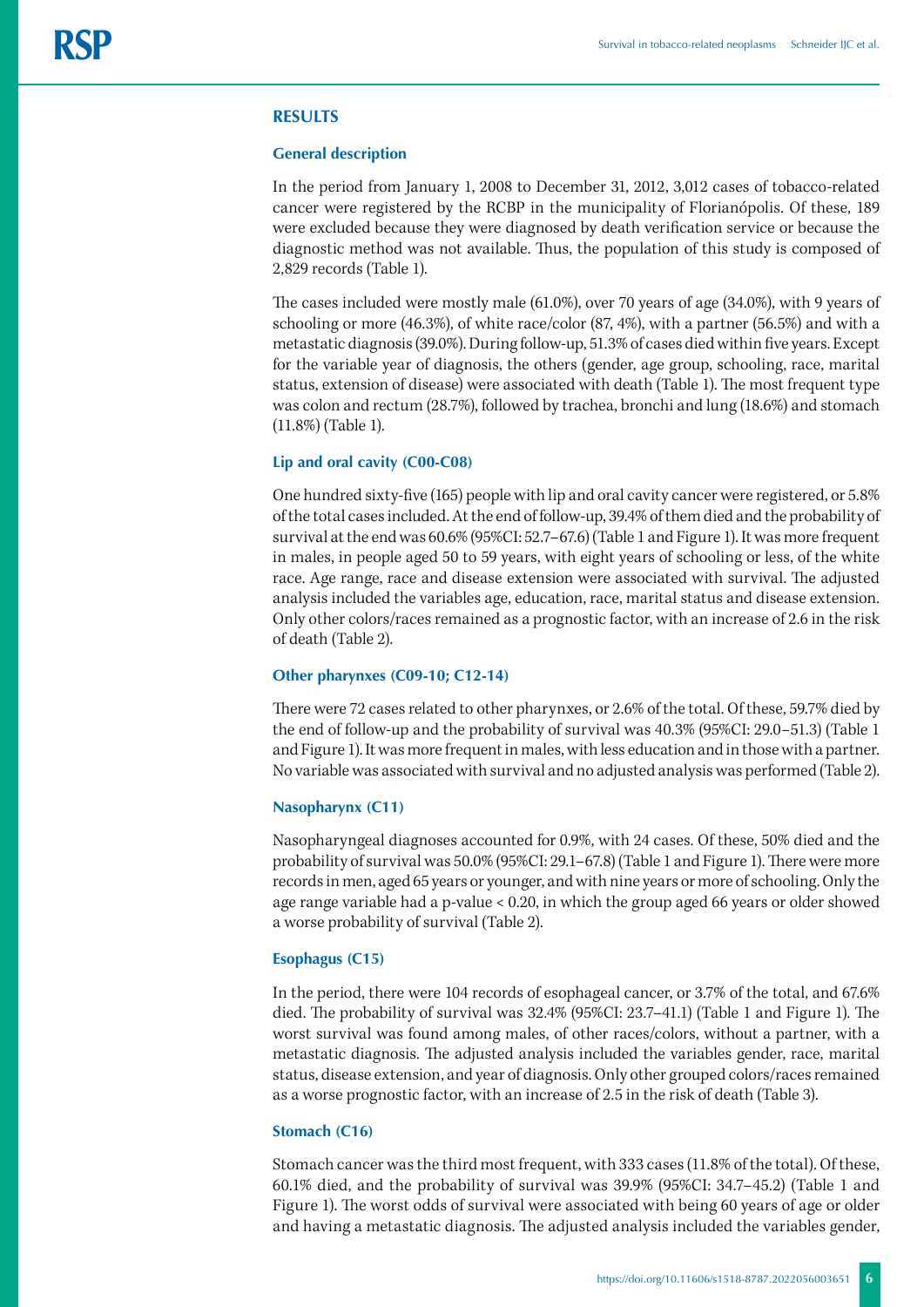**Table 2.** Description, survival and proportional risks of death of registered cases of cancers of the lip and oral cavity (C00-C08), other pharynxes (C09-10; C12-14), nasopharynx (C11), larynx (C32), and trachea, bronchi and lung (C33-C34). Florianópolis, 2008–2017.

| <b>Variables</b>                             | $n(^{0}/_{0})$ | <b>Deaths</b> | p <sup>a</sup> | $S(t)$ (95%CI)      | $\mathbf{p}^{\mathrm{b}}$ | <b>HR (95%CI)</b>      | <b>Adjusted HR</b>       |
|----------------------------------------------|----------------|---------------|----------------|---------------------|---------------------------|------------------------|--------------------------|
|                                              |                | $n$ (%)       |                |                     |                           |                        | $(95\% CI)$              |
| Lip and oral cavity $(C00-C08)^c$            |                |               |                |                     |                           |                        |                          |
| Sex                                          |                |               | 0.342          |                     | 0.258                     |                        |                          |
| Female                                       | 58 (35.2)      | 20 (34.5)     |                | 65.5 (51.8-76.2)    |                           | 1.00                   |                          |
| Male                                         | 107(64.9)      | 45(42.1)      |                | $57.9(48.0 - 66.6)$ |                           | $1.35(0.80 - 2.29)$    |                          |
| Age group                                    |                |               | 0.016          |                     | 0.022                     |                        |                          |
| 49 years or younger                          | 35(21.2)       | 10(28.6)      |                | $71.4(53.4 - 83.5)$ |                           | 1.00                   | 1.00                     |
| 50 to 59 years                               | 48 (29.1)      | 22 (45.8)     |                | 54.2 (39.2-67.0)    |                           | $1.77(0.84 - 3.75)$    | $1.40(0.64 - 3.03)$      |
| 60 to 69 years                               | 35(21.2)       | 8 (22.9)      |                | 77.1 (59.5-87.9)    |                           | $0.75(0.30-1.91)$      | $0.63(0.24 - 1.62)$      |
| 70 years or older                            | 47(28.5)       | 25 (53.2)     |                | 46.8 (32.2-32.2)    |                           | $2.14(1.03 - 4.45)$    | $1.94(0.92 - 4.10)$      |
| Schooling                                    |                |               | 0.228          |                     | 0.131                     |                        |                          |
| 9 years or more                              | 69 (41.8)      | 22 (31.9)     |                | 68.1 (55.7–77.7)    |                           | 1.00                   | 1.00                     |
| 8 years or less                              | 84 (50.9)      | 37(44.1)      |                | 56.0 (44.7-65.8)    |                           | $1.50(0.88 - 2.54)$    | $1.13(0.66 - 1.95)$      |
| No information                               | 12(7.3)        | 6(50.0)       |                | $50.0(20.9 - 73.6)$ |                           | $2.25(0.91 - 5.56)$    | $2.12(0.48 - 9.27)$      |
| Race                                         |                |               | 0.040          |                     | 0.015                     |                        |                          |
| White                                        | 148 (89.7)     | 54 (36.5)     |                | $63.5(55.2 - 70.7)$ |                           | 1.00                   | 1.00                     |
| Others                                       | 9(5.5)         | 7(77.8)       |                | $22.2(3.4 - 51.3)$  |                           | $2.80(1.27 - 6.17)$    | $2.61(1.16 - 5.86)$      |
| No information                               | 8(4.9)         | 4(50.0)       |                | $50.0(15.2 - 77.5)$ |                           | $2.00(0.72 - 5.52)$    | $1.14(0.20 - 6.45)$      |
| Marital status                               |                |               | 0.929          |                     | 0.948                     |                        |                          |
| With partner                                 | 94 (57.0)      | 36 (38.3)     |                | $61.7(51.1 - 70.7)$ |                           | 1.00                   |                          |
| No partner                                   | 58 (35.2)      | 24 (41.4)     |                | 58.6 (44.9-70.0)    |                           | $1.05(0.63 - 1.76)$    | $\overline{\phantom{a}}$ |
| No information                               | 13(7.9)        | 5(38.5)       |                | $61.5(30.8 - 81.8)$ |                           | $1.15(0.45 - 2.94)$    |                          |
| Extension of disease                         |                |               | 0.014          |                     | 0.014                     |                        |                          |
| Localized                                    | 34(20.6)       | 12(35.3)      |                | $64.7(46.3 - 78.2)$ |                           | 1.00                   | 1.00                     |
| Metastatic                                   | 57 (34.6)      | 31 (54.4)     |                | 45.6 (32.4–57.9)    |                           | $1.75(0.90 - 3.41)$    | $1.76(0.90-3.46)$        |
| No information                               | 74 (44.9)      | 22(29.7)      |                | $70.3(58.5 - 79.3)$ |                           | $0.81(0.40-1.64)$      | $0.81(0.39-1.66)$        |
| Year of diagnosis                            |                |               | 0.842          |                     | 0.851                     |                        |                          |
| 2008                                         | 28 (17.0)      | 13 (46.4)     |                | 53.6 (33.8-69.8)    |                           | 1.00                   |                          |
| 2009                                         | 36(21.8)       | 14 (38.9)     |                | $61.1(43.4 - 74.8)$ |                           | $0.78(0.36 - 1.65)$    |                          |
| 2010                                         | 32 (19.4)      | 12(37.5)      |                | $62.5(43.5 - 76.7)$ |                           | $0.75(0.34-1.63)$      |                          |
| 2011                                         | 31(18.8)       | 10(32.3)      |                | $67.7(48.4 - 81.2)$ |                           | $0.62$ $(0.27 - 0.42)$ |                          |
| 2012                                         | 38 (23.0)      | 16(42.1)      |                | 57.9 (40.8-71.7)    |                           | $0.79(0.38 - 1.65)$    | $\overline{\phantom{m}}$ |
| Cancer in other pharynxes (C09-C10; C12-C14) |                |               |                |                     |                           |                        |                          |
| Sex                                          |                |               | 0.717          |                     | 0.936                     |                        |                          |
| Female                                       | 6(8.3)         | 4(66.7)       |                | $33.3(4.6 - 67.6)$  |                           | 1.00                   |                          |
| Male                                         | 66 (91.7)      | 39 (59.1)     |                | 40.9 (29.0-52.4)    |                           | $0.96(0.34 - 2.68)$    |                          |
| Age group                                    |                |               |                | 0.524               |                           | 0.658                  |                          |
| 49 years or younger                          | 9(12.5)        | 5(55.6)       |                | 44.4 (13.6-71.9)    |                           | 1.00                   |                          |
| 50 to 59 years                               | 24 (33.3)      | 12 (50.0)     |                | $50.0(29.1 - 67.8)$ |                           | $0.79(0.28 - 2.24)$    |                          |
| 60 to 69 years                               | 24 (33.3)      | 15(62.5)      |                | 37.5 (19.0-56.0)    |                           | $1.03(0.38 - 2.85)$    |                          |
| 70 years or older                            | 15(20.8)       | 11(73.3)      |                | $26.7(8.3-49.6)$    |                           | $1.34(0.46 - 3.85)$    |                          |
| Schooling                                    |                |               | 0.733          |                     | 0.816                     |                        |                          |
| 9 years or more                              | 26(36.1)       | 17(65.4)      |                | 34.6 (17.5-52.5)    |                           | 1.00                   |                          |
| 8 years or less                              | 42 (58.3)      | 24 (57.1)     |                | 42.9 (27.8-57.1)    |                           | $0.82(0.44 - 1.52)$    |                          |
| No information                               | 4(5.6)         | 2(50.0)       |                | $50.0(5.8 - 84.5)$  |                           | $0.85(0.20 - 3.68)$    | ۰                        |
|                                              |                |               |                |                     |                           |                        |                          |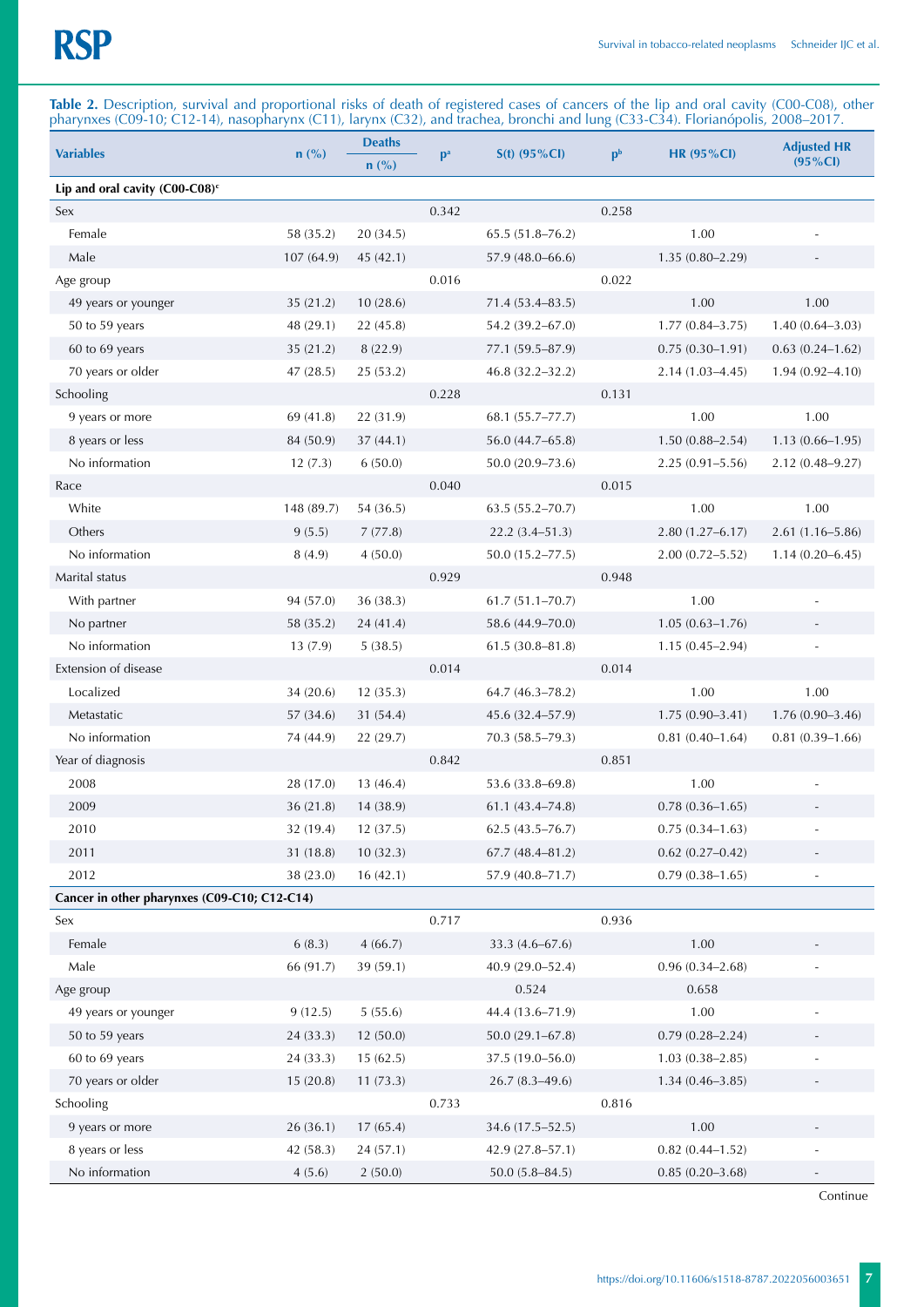**Table 2.** Description, survival and proportional risks of death of registered cases of cancers of the lip and oral cavity (C00-C08), other pharynxes (C09-10; C12-14), nasopharynx (C11), larynx (C32), and trachea, bronchi and lung (C33-C34). Florianópolis, 2008–2017. Continuation

| Race                        |           |           | 0.629 |                     | 0.355 |                      |                          |
|-----------------------------|-----------|-----------|-------|---------------------|-------|----------------------|--------------------------|
| White                       | 62(86.1)  | 36(58.1)  |       | 41.9 (29.6-53.8)    |       | 1.00                 |                          |
| Others                      | 8(11.1)   | 6(75.0)   |       | 25.0 (3.7-55.8)     |       | $1.87(0.78 - 4.45)$  |                          |
| No information              | 2(2.8)    | 1(50.0)   |       | $50.0(0.6 - 91.0)$  |       | $1.01(0.14 - 7.34)$  |                          |
| Marital status              |           |           | 0.450 |                     | 0.193 |                      |                          |
| With partner                | 46 (63.9) | 25(54.4)  |       | 45.7 (31.0-59.2)    |       | 1.00                 |                          |
| No partner                  | 22 (30.6) | 15(68.2)  |       | $31.8(14.2 - 51.1)$ |       | $1.49(0.78 - 2.82)$  |                          |
| No information              | 4(5.6)    | 3(75.0)   |       | $25.0(0.9 - 66.5)$  |       | $2.55(0.76 - 8.50)$  |                          |
| Extension of disease        |           |           | 0.573 |                     | 0.492 |                      |                          |
| Localized                   | 11(15.3)  | 5(45.5)   |       | 54.6 (22.9-78.0)    |       | 1.00                 |                          |
| Metastatic                  | 43 (59.7) | 27 (62.8) |       | $37.2(23.1 - 51.3)$ |       | $1.77(0.68 - 4.59)$  |                          |
| No information              | 18 (25.0) | 11(61.1)  |       | 38.9 (17.5-60.0)    |       | $1.70(0.59 - 4.89)$  |                          |
| Year of diagnosis           |           |           | 0.324 |                     | 0.628 |                      |                          |
| 2008                        | 14 (19.4) | 11(78.6)  |       | $21.4(5.2 - 44.8)$  |       | 1.00                 |                          |
| 2009                        | 21 (29.2) | 12(57.1)  |       | $42.9(21.9-62.3)$   |       | $0.67(0.30-1.53)$    |                          |
| 2010                        | 11(15.3)  | 7(63.6)   |       | 36.4 (11.2-62.7)    |       | $0.76(0.29 - 1.95)$  |                          |
| 2011                        | 13(18.1)  | 5(38.5)   |       | $61.5(30.8 - 81.8)$ |       | $0.36(0.12 - 1.04)$  |                          |
| 2012                        | 13(18.1)  | 8(61.5)   |       | 38.5 (14.1-62.8)    |       | $0.67(0.27 - 1.67)$  |                          |
| Nasopharyngeal cancer (C11) |           |           |       |                     |       |                      |                          |
| Sex                         |           |           | 0.386 |                     | 0.499 |                      |                          |
| Female                      | 8 (33.3)  | 3(37.5)   |       | $62.5(22.9 - 86.1)$ |       | 1.00                 |                          |
| Male                        | 16(66.7)  | 9(56.3)   |       | 43.8 (19.8-65.6)    |       | $1.56(0.42 - 5.91)$  |                          |
| Age group                   |           |           | 0.050 |                     | 0.062 |                      |                          |
| 65 years or less            | 16(66.7)  | 8(50.0)   |       | 100.0               |       | 1.00                 |                          |
| 66 years or older           | 8(33.3)   | 8(50.0)   |       | $25.0(0.9 - 66.5)$  |       | $1.29(0.39 - 4.29)$  |                          |
| Schooling                   |           |           | 1.000 |                     | 0.996 |                      |                          |
| 9 years or more             | 12 (50.0) | 6(50.0)   |       | 50.0 (20.9-73.6)    |       | 1.00                 |                          |
| 8 years or less             | 10(41.7)  | 5(50.0)   |       | $50.0(18.4 - 75.3)$ |       | $1.06(0.32 - 3.46)$  |                          |
| No information              | 2(8.3)    | 1(50.0)   |       | $50.0(0.6 - 91.0)$  |       | $1.01(0.12 - 8.45)$  |                          |
| Race                        |           |           | 0.307 |                     | 0.398 |                      |                          |
| White                       | 23 (95.8) | 12 (52.2) |       | 47.8 (26.8-66.1)    |       |                      |                          |
| Others                      | 1(4.2)    |           |       |                     |       |                      |                          |
| Marital status              |           |           | 0.231 |                     | 0.312 |                      |                          |
| With partner                | 12 (50.0) | 4(33.3)   |       | 66.7 (33.7-86.0)    |       | 1.00                 |                          |
| No partner                  | 10(41.7)  | 7(70.0)   |       | $30.0 (7.1 - 57.8)$ |       | $2.52(0.74 - 8.64)$  |                          |
| No information              | 2(8.3)    | 1(50.0)   |       | $50.0(0.6 - 91.0)$  |       | $1.80(0.18 - 14.42)$ |                          |
| Extension of disease        |           |           | 0.865 |                     | 0.869 |                      |                          |
| Localized                   | 5(20.8)   | 2(40.0)   |       | $60.0(12.6 - 88.2)$ |       | 1.00                 |                          |
| Metastatic                  | 11(45.8)  | 6(54.6)   |       | 45.5 (16.7-70.7)    |       | $1.54(0.31 - 7.66)$  |                          |
| No information              | 8 (33.4)  | 4(50.0)   |       | $50.0(15.2 - 77.5)$ |       | $1.34(0.25 - 7.35)$  |                          |
| Year of diagnosis           |           |           | 0.525 |                     | 0.601 |                      |                          |
| 2008                        | 6(25.0)   | 4(66.7)   |       | 33.3 (4.6-67.6)     |       | 1.00                 |                          |
| 2009                        | 5(20.8)   | 3(60.0)   |       | $40.0 (5.2 - 75.3)$ |       | $0.85(0.19 - 3.80)$  |                          |
| 2010                        | 8 (33.3)  | 4(50.0)   |       | $50.0(15.2 - 77.5)$ |       | $0.54(0.14 - 2.18)$  | $\overline{\phantom{a}}$ |
| 2011                        | 2(8.3)    |           |       | 100.0               |       |                      |                          |
| 2012                        | 3(12.5)   | 1(33.3)   |       | $66.7(5.4 - 94.5)$  |       | $0.44(0.05 - 3.99)$  | $\overline{\phantom{a}}$ |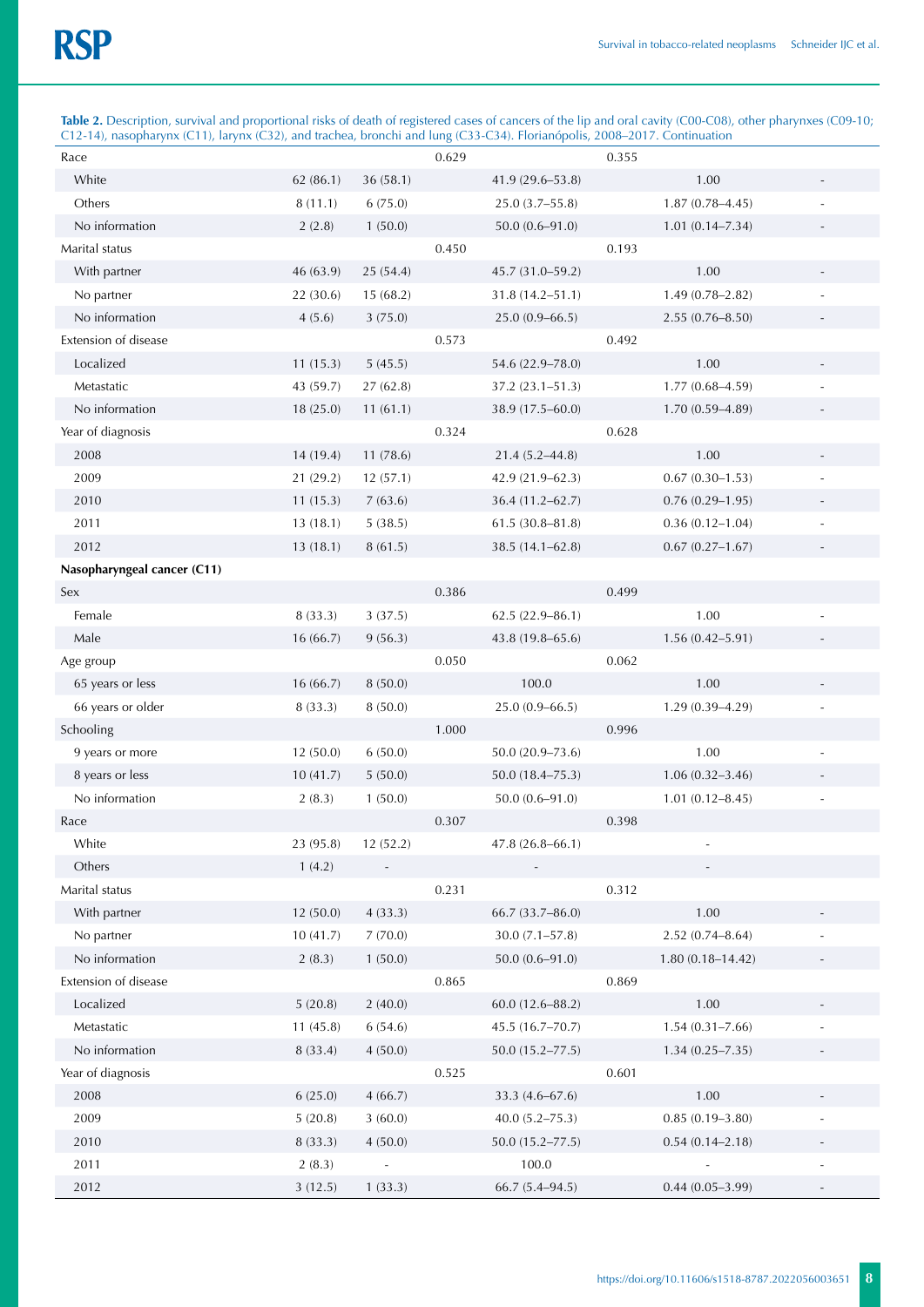Continue

**Table 2.** Description, survival and proportional risks of death of registered cases of cancers of the lip and oral cavity (C00-C08), other pharynxes (C09-10; C12-14), nasopharynx (C11), larynx (C32), and trachea, bronchi and lung (C33-C34). Florianópolis, 2008–2017. Continuation

| Laryngeal cancer (C32)                                          |            |            |       |                      |       |                      |                          |
|-----------------------------------------------------------------|------------|------------|-------|----------------------|-------|----------------------|--------------------------|
| Sex                                                             |            |            | 0.385 |                      | 0.352 |                      |                          |
| Female                                                          | 16(18.2)   | 5(31.3)    |       | $68.8(40.5 - 85.6)$  |       | 1.00                 |                          |
| Male                                                            | 72 (81.8)  | 31(43.1)   |       | 56.9 (44.7–67.4)     |       | $1.56(0.61 - 4.01)$  |                          |
| Age group                                                       |            |            | 0.430 |                      | 0.434 |                      |                          |
| 49 years or younger                                             | 11(12.5)   | 2(18.2)    |       | 81.8 (44.7-95.1)     |       | 1.00                 |                          |
| 50 to 59 years                                                  | 33 (37.5)  | 14(42.4)   |       | 57.6 (39.1-72.3)     |       | 2.94 (0.67-12.95)    |                          |
| 60 to 69 years                                                  | 22(25.0)   | 10(45.5)   |       | 54.6 (32.1-72.4)     |       | $3.23(0.71 - 14.73)$ |                          |
| 70 years or older                                               | 22 (25.0)  | 10(45.5)   |       | 54.6 (32.1-72.4)     |       | $3.18(0.70 - 14.54)$ | ÷,                       |
| Schooling                                                       |            |            | 0.529 |                      | 0.599 |                      |                          |
| 9 years or more                                                 | 43 (48.9)  | 15 (34.9)  |       | 65.1 (49.0-77.3)     |       | 1.00                 |                          |
| 8 years or less                                                 | 34 (38.6)  | 16(47.1)   |       | $52.9(35.1 - 68.0)$  |       | $1.47(0.73 - 2.98)$  |                          |
| No information                                                  | 11(12.5)   | 5(45.5)    |       | 54.6 (22.9-78.0)     |       |                      |                          |
| Race                                                            |            |            | 0.529 |                      | 0.974 |                      |                          |
| White                                                           | 78 (88.6)  | 32 (41.0)  |       | 59.0 (47.3-68.9)     |       | 1.00                 |                          |
| Others                                                          | 7(8.0)     | 3(42.9)    |       | 57.1 (17.2-83.7)     |       | $1.44(0.44 - 4.73)$  |                          |
| No information                                                  | 3(3.4)     | 1(33.3)    |       | $66.7(5.4 - 94.5)$   |       |                      |                          |
| Marital status                                                  |            |            | 0.924 |                      | 0.924 |                      |                          |
| With partner                                                    | 54 (61.4)  | 22 (40.7)  |       | 59.3 (45.0-71.0)     |       | 1.00                 |                          |
| No partner                                                      | 23(26.1)   | 10(43.5)   |       | 56.5 (34.3-73.8)     |       | $1.04(0.49 - 2.22)$  |                          |
| No information                                                  | 11(12.5)   | 4(36.4)    |       | $63.6(29.7 - 84.5)$  |       |                      |                          |
| Extension of disease                                            |            |            | 0.005 |                      | 0.004 |                      |                          |
| Localized                                                       | 31(35.2)   | 7(22.6)    |       | 77.4 (58.4-88.5)     |       | 1.00                 |                          |
| Metastatic                                                      | 28 (31.8)  | 18 (64.3)  |       | 35.7 (18.9-53.0)     |       | 3.79 (1.58-9.08)     |                          |
| No information                                                  | 29 (33.0)  | 11(40.9)   |       | $62.1 (42.1 - 76.9)$ |       | $1.77(0.69 - 4.57)$  |                          |
| Year of diagnosis                                               |            |            | 0.337 |                      | 0.383 |                      |                          |
| 2008                                                            | 15(17.1)   | 8(53.3)    |       | $46.7(21.2 - 68.8)$  |       | 1.00                 |                          |
| 2009                                                            | 16(18.2)   | 5(31.3)    |       | 68.8 (40.5-85.6)     |       | $0.50(0.16 - 1.54)$  |                          |
| 2010                                                            | 22 (25.0)  | 11(50.0)   |       | $50.0(28.2 - 68.4)$  |       | $0.83(0.33 - 2.06)$  |                          |
| 2011                                                            | 18(20.5)   | 8(44.4)    |       | 55.6 (30.5-74.8)     |       | $0.65(0.24 - 1.72)$  |                          |
| 2012                                                            | 17(19.3)   | 4(23.5)    |       | 76.5 (48.8-90.5)     |       | $0.34(0.10 - 1.14)$  |                          |
| Cancer of the Trachea, Bronchi and Lungs (C33-C34) <sup>d</sup> |            |            |       |                      |       |                      |                          |
| Sex                                                             |            |            | 0.038 |                      | 0.044 |                      |                          |
| Female                                                          | 199 (37.8) | 144 (72.4) |       | 27.6 (21.6-34.0)     |       | 1.00                 | 1.00                     |
| Male                                                            | 328 (62.2) | 263 (80.2) |       | 19.8 (15.7-24.3)     |       | $1.23(1.01-1.51)$    | $1.19(0.97 - 1.46)$      |
| age group                                                       |            |            | 0.080 |                      | 0.018 |                      |                          |
| 49 years or younger                                             | 42(8.0)    | 31 (73.8)  |       | 26.2 (14.1-40.0)     |       | 1.00                 | 1.00                     |
| 50 to 59 years                                                  | 117(22.2)  | 81 (69.2)  |       | 30.8 (22.7-39.2)     |       | $0.96(0.63 - 1.45)$  | $0.96(0.63 - 1.46)$      |
| 60 to 69 years                                                  | 166 (31.6) | 132(79.5)  |       | $20.5(14.7-26.9)$    |       | $1.27(0.86 - 1.88)$  | $1.18(0.80 - 1.75)$      |
| 70 years or older                                               | 201 (38.2) | 163(81.1)  |       | $18.9(13.8 - 24.6)$  |       | $1.42(0.97 - 2.09)$  | $1.34(0.92 - 1.98)$      |
| Schooling                                                       |            |            | 0.258 |                      | 0.013 |                      |                          |
| 9 years or more                                                 | 241 (45.7) | 179(74.3)  |       | 25.7 (20.4-31.4)     |       | 1.00                 | 1.00                     |
| 8 years or less                                                 | 227(43.1)  | 183 (80.6) |       | 19.4 (14.5-24.8)     |       | $1.36(1.11 - 1.67)$  | $1.29(1.05 - 1.59)$      |
| No information                                                  | 59 (11.2)  | 45 (77.2)  |       | $23.7(13.9 - 35.1)$  |       | $1.10(0.79 - 1.52)$  | $1.29(0.93 - 1.81)$      |
| Race                                                            |            |            | 0.617 |                      | 0.445 |                      |                          |
| White                                                           | 478 (90.7) | 368 (77.0) |       | 23.0 (19.4-26.9)     |       | 1.00                 | $\overline{\phantom{a}}$ |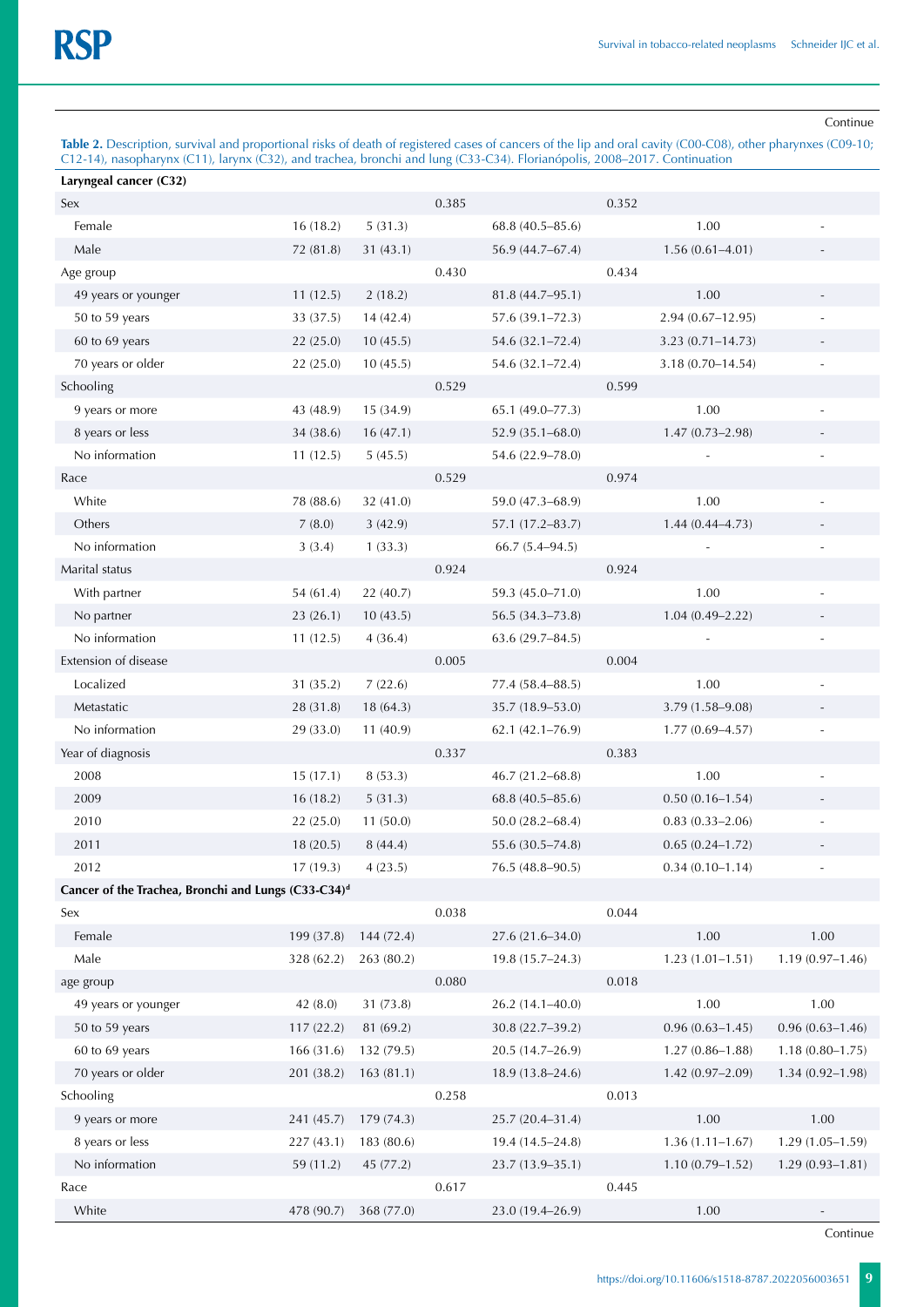| $C(z^2 + \tau)$ , nasopnarýn $\kappa$ (C) +), iaryn $\kappa$ (C)2), and trachca, bronchi and fung (C) $J$ -C)+). Fronanopons, 2000–2017. Commutation |           |            |         |                     |         |                     |                          |
|------------------------------------------------------------------------------------------------------------------------------------------------------|-----------|------------|---------|---------------------|---------|---------------------|--------------------------|
| Others                                                                                                                                               | 26(4.9)   | 22(84.6)   |         | $15.4(4.8-31.5)$    |         | $1.29(0.84 - 1.98)$ |                          |
| No information                                                                                                                                       | 23(4.4)   | 17(73.9)   |         | $26.1(10.6-44.7)$   |         | $0.89(0.55 - 1.45)$ | $\overline{\phantom{a}}$ |
| Marital status                                                                                                                                       |           |            | 0.637   |                     | 0.692   |                     |                          |
| With partner                                                                                                                                         | 309(58.6) | 243 (78.6) |         | $21.4(17.0-26.1)$   |         | 1.00                |                          |
| No partner                                                                                                                                           | 168(31.9) | 127(75.6)  |         | 24.4 (18.2–31.1)    |         | $0.99(0.80 - 1.23)$ | $\sim$                   |
| No information                                                                                                                                       | 50(9.5)   | 37(74.0)   |         | $26.0(14.9-38.6)$   |         | $0.86(0.61 - 1.22)$ | $\overline{\phantom{a}}$ |
| Extension of disease                                                                                                                                 |           |            | < 0.001 |                     | < 0.001 |                     |                          |
| Localized                                                                                                                                            | 60(11.4)  | 36(60.0)   |         | $40.0(27.7 - 52.0)$ |         | 1.00                | 1.00                     |
| Metastatic                                                                                                                                           | 302(57.3) | 254(84.1)  |         | $15.9(12.0 - 20.3)$ |         | $2.06(1.45-2.92)$   | $2.14(1.40 - 2.85)$      |
| No information                                                                                                                                       | 165(31.3) | 117(70.9)  |         | 29.1 (22.4–36.1)    |         | $1.34(0.92 - 1.94)$ | $1.38(0.90 - 1.91)$      |
| Year of diagnosis                                                                                                                                    |           |            | 0.487   |                     | 0.503   |                     |                          |
| 2008                                                                                                                                                 | 93 (17.7) | 72 (77.4)  |         | $22.6(14.7-31.5)$   |         | 1.00                | $\overline{\phantom{a}}$ |
| 2009                                                                                                                                                 | 112(21.3) | 92(82.1)   |         | $17.9(11.4 - 25.5)$ |         | $1.17(0.86 - 1.59)$ | $\sim$                   |
| 2010                                                                                                                                                 | 105(19.9) | 77(73.3)   |         | $26.7(18.6-35.4)$   |         | $0.93(0.68 - 1.29)$ | $\overline{\phantom{a}}$ |
| 2011                                                                                                                                                 | 102(19.4) | 81 (79.4)  |         | 20.6 (13.4–28.9)    |         | $1.18(0.86 - 1.62)$ | $\overline{\phantom{a}}$ |
| 2012                                                                                                                                                 | 115(21.8) | 85 (73.9)  |         | $26.1(18.5-34.3)$   |         | $1.03(0.76 - 1.42)$ |                          |

**Table 2.** Description, survival and proportional risks of death of registered cases of cancers of the lip and oral cavity (C00-C08), other pharynxes (C09-10; C12-14), nasopharynx (C11), larynx (C32), and trachea, bronchi and lung (C33-C34). Florianópolis, 2008–2017. Continuation

S(t): probability of survival as a function of time; 95%CI: 95% confidence interval; HR: proportional hazards ratio.

<sup>a</sup> p-value of the c<sup>2</sup> test (chi-square).

b p-value of the Log-rank test..

c HR adjusted for age group, race, education and disease extension.

d HR adjusted for sex, age group, education and disease extension.

age group and disease extension. The risk of death was independently increased among those aged 60 years or older and those with a metastatic diagnosis or those recorded as having no information on disease extension (Table 3).

### **Colon and rectum (C18-21)**

Colon and rectal cancer was the most frequent, with 813 records (28.7% of the total), of which 35.8% died. The probability of survival at five years was 64.2% (95%CI: 60.8–67.4) (Table 1 and Figure 1). The worst survival rates were among people aged 70 years or older, with nine years or more of schooling, of white race/color, and with a metastatic diagnosis. In the adjusted analysis, being over 60 years of age, eight years or less of schooling, not having a partner and having a metastatic diagnosis independently increased the risk of death (Table 3).

## **Liver (C22)**

Liver cancer had 103 records (3.6% of the total), of which 80.6% died. This cancer was more frequent in men, white people and those with a partner. The 5-year survival probability was 19.4% (95%CI: 12.5–27.6), the second lowest (Table 1 and Figure 1). This was associated with age group and race. In the adjusted analysis, being 70 years of age or older increased the risk of death by 2.19, while being in the category other color/race increased it by four times (Table 3).

## **Pancreas (C25)**

Pancreatic cancer had 112 registered cases (4.0% of the total) and at follow-up, 85.7% died. It had the worst five-year survival probability, with 14.3% (95%CI: 8.6–21.4) (Table 1 and Figure 1). Survival probabilities were low in all categories of variables analyzed. Age group and disease extension were associated with survival. These variables were included in the adjusted analysis, but none independently increased the risk of death (Table 3).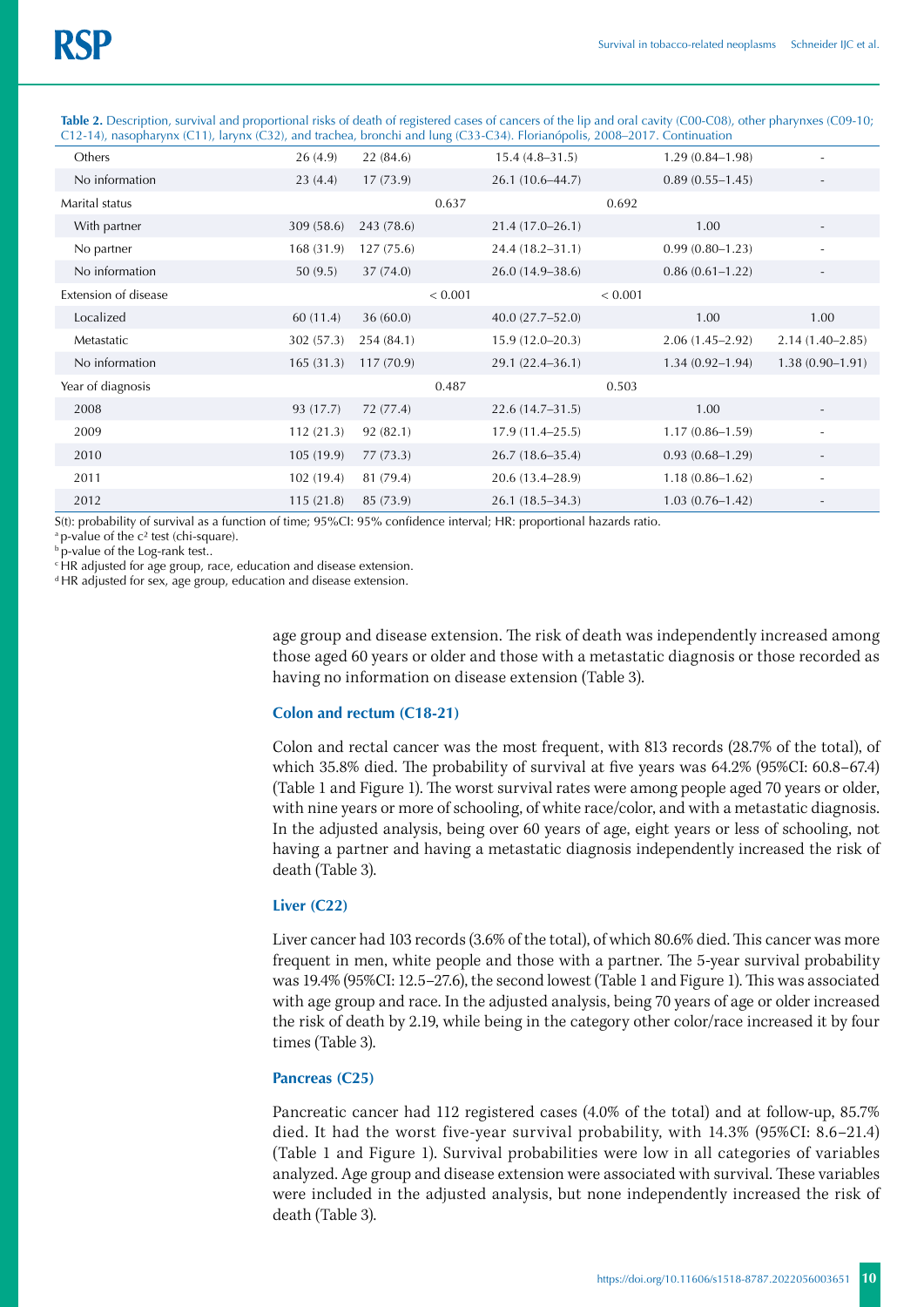**Table 3.** Description, survival and proportional risks of death of registered cases of esophageal (C15), stomach (C16), colon and rectum (C18-21), liver (C22) and pancreas (C25) cancers, Florianópolis, 2008–2017.

| <b>Variables</b>                     | $n$ (%)    | <b>Deaths</b><br>$n(^{0}/_{0})$ | p <sup>a</sup> | $S(t)$ (95%Cl)      | p <sup>b</sup> | <b>HR (95%CI)</b>   | <b>Adjusted HR</b><br>$(95\% CI)$ |
|--------------------------------------|------------|---------------------------------|----------------|---------------------|----------------|---------------------|-----------------------------------|
| Esophageal cancer (C15) <sup>c</sup> |            |                                 |                |                     |                |                     |                                   |
| Sex                                  |            |                                 | 0.140          |                     | 0.127          |                     |                                   |
| Female                               | 22(21.0)   | 12 (54.6)                       |                | $45.5(24.4 - 64.3)$ |                | 1.00                | 1.00                              |
| Male                                 | 83 (79.1)  | 59 (71.1)                       |                | 28.9 (19.6-38.9)    |                | $1.62(0.87 - 3.01)$ | $1.64(0.82 - 3.28)$               |
| Age group                            |            |                                 | 0.577          |                     | 0.351          |                     |                                   |
| 49 years or younger                  | 9(8.6)     | 7(77.8)                         |                | $22.2(3.4 - 51.3)$  |                | 1.00                |                                   |
| 50 to 59 years                       | 39 (37.1)  | 28 (71.8)                       |                | 28.2 (15.3–42.7)    |                | $0.64(0.28 - 1.48)$ |                                   |
| 60 to 69 years                       | 24 (32.4)  | 20(58.8)                        |                | 41.2 (24.8-56.9)    |                | $0.47(0.20 - 1.12)$ |                                   |
| 70 years or older                    | 23 (21.9)  | 16 (69.6)                       |                | 30.4 (13.5-49.3)    |                | $0.67(0.28 - 1.64)$ |                                   |
| Schooling                            |            |                                 | 0.457          |                     | 0.486          |                     |                                   |
| 9 years or more                      | 31 (29.5)  | 21 (67.7)                       |                | $32.3(16.9 - 48.6)$ |                | 1.00                |                                   |
| 8 years or less                      | 56 (53.3)  | 40 (71.4)                       |                | 28.6 (17.5-40.7)    |                | $1.34(0.79 - 2.27)$ |                                   |
| No information                       | 18(17.1)   | 10(55.6)                        |                | 44.4 (21.6–65.1)    |                | $1.01(0.47 - 2.14)$ |                                   |
| Race                                 |            |                                 | 0.015          |                     | 0.002          |                     |                                   |
| White                                | 83 (79.1)  | 54(65.1)                        |                | 34.9 (24.9-45.1)    |                | 1.00                | 1.00                              |
| Others                               | 16(15.2)   | 15 (93.8)                       |                | $6.3(0.4 - 24.7)$   |                | $2.54(1.42 - 4.56)$ | 2.50 (1.27-4.90)                  |
| No information                       | 6(5.7)     | 2(33.3)                         |                | 66.7 (19.5-90.4)    |                | $0.43(0.10-1.76)$   | $0.57(0.09 - 3.35)$               |
| Marital status                       |            |                                 | 0.073          |                     | 0.074          |                     |                                   |
| With partner                         | 64(61.0)   | 44 (68.8)                       |                | 31.3 (20.4–42.7)    |                | 1.00                | 1.00                              |
| No partner                           | 27(25.7)   | 21 (77.8)                       |                | $22.2(9.0-39.0)$    |                | $1.52(0.90 - 2.56)$ | $1.39(0.80 - 2.43)$               |
| No information                       | 14(13.3)   | 6(42.9)                         |                | 57.1 (28.4-78.0)    |                | $0.57(0.24 - 1.35)$ | $1.26(0.38 - 4.17)$               |
| Extension of disease                 |            |                                 | 0.009          |                     | 0.046          |                     |                                   |
| Localized                            | 24 (22.9)  | 13 (54.2)                       |                | 45.8 (25.6-64.0)    |                | 1.00                | 1.00                              |
| Metastatic                           | 37 (35.2)  | 32 (86.5)                       |                | $13.5(4.9 - 26.4)$  |                | $1.96(1.02 - 3.74)$ | $2.09(0.91 - 4.82)$               |
| No information                       | 44 (41.9)  | 26(59.1)                        |                | $40.9(26.5 - 54.8)$ |                | $1.14(0.59 - 2.22)$ | $1.31(0.58 - 2.96)$               |
| Year of diagnosis                    |            |                                 | 0.012          |                     | 0.021          |                     |                                   |
| 2008                                 | 20(19.1)   | 9(45.0)                         |                | $55.0(31.3 - 73.5)$ |                | 1.00                | 1.00                              |
| 2009                                 | 18(17.1)   | 17 (94.4)                       |                | $5.6(0.4 - 22.4)$   |                | $3.43(1.51 - 7.82)$ | $2.61(0.96 - 7.05)$               |
| 2010                                 | 18(17.1)   | 10(55.6)                        |                | 44.4 (21.6–65.1)    |                | $1.32(0.54 - 3.25)$ | $1.25(0.44 - 3.57)$               |
| 2011                                 | 15(14.3)   | 12 (80.0)                       |                | $20.0(4.9 - 42.4)$  |                | $2.16(0.91 - 5.15)$ | $1.67(0.56 - 4.94)$               |
| 2012                                 | 34 (32.4)  | 23 (67.7)                       |                | 32.4 (17.6-48)      |                | $1.72(0.79 - 3.71)$ | $1.23(0.45 - 3.35)$               |
| Stomach cancer (C16) <sup>d</sup>    |            |                                 |                |                     |                |                     |                                   |
| Sex                                  |            |                                 | 0.099          |                     | 0.094          |                     |                                   |
| Female                               | 142 (42.6) | 78 (54.9)                       |                | 45.1 (36.8-53.0)    |                | 1.00                | 1.00                              |
| Male                                 | 191 (57.4) | 122 (63.9)                      |                | 36.1 (29.4-42.9)    |                | $1.27(0.96 - 1.69)$ | $1.21(0.91 - 1.61)$               |
| Age group                            |            |                                 | < 0.001        |                     | < 0.001        |                     |                                   |
| 59 years or younger                  | 125 (37.5) | 54 (43.2)                       |                | 56.8 (47.7-64.9)    |                | 1.00                | 1.00                              |
| 60 years or older                    | 208 (62.5) | 146 (70.2)                      |                | 29.8 (23.7-36.1)    |                | 2.18 (1.59-2.98)    | $2.22(1.62 - 3.03)$               |
| Schooling                            |            |                                 | 0.214          |                     | 0.229          |                     |                                   |
| 9 years or more                      | 121 (36.3) | 71 (58.7)                       |                | 41.3 (32.5-49.9)    |                | 1.00                | $\overline{\phantom{a}}$          |
| 8 years or less                      | 182 (54.7) | 115(63.2)                       |                | 36.8 (29.9-43.8)    |                | $1.18(0.88 - 1.59)$ |                                   |
| No information                       | 30(9.0)    | 14(46.7)                        |                | 53.3 (34.3-69.1)    |                | $0.78(0.44 - 1.38)$ |                                   |
| Race                                 |            |                                 | 0.229          |                     | 0.277          |                     |                                   |
| White                                | 293 (88.0) | 177 (60.4)                      |                | 39.6 (34.0-45.1)    |                | $1.00\,$            |                                   |
| Others                               | 29 (8.7)   | 19 (65.5)                       |                | 34.5 (18.2-51.5)    |                | $1.18(0.74 - 1.90)$ |                                   |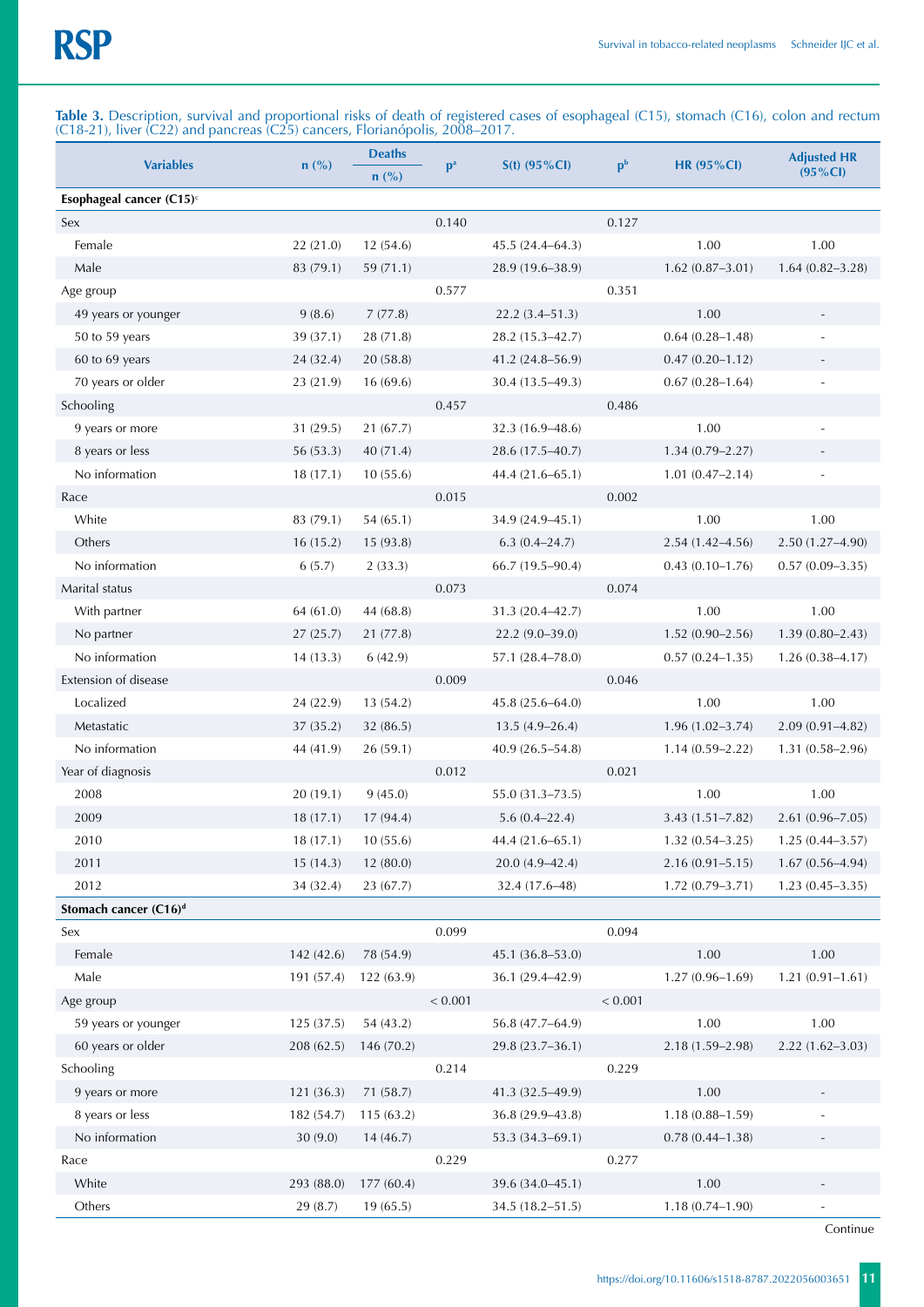| Table 3. Description, survival and proportional risks of death of registered cases of esophageal (C15), stomach (C16), colon and rectum (C18-21), liver |  |  |  |  |
|---------------------------------------------------------------------------------------------------------------------------------------------------------|--|--|--|--|
| (C22) and pancreas (C25) cancers, Florianópolis, 2008–2017. Continuation                                                                                |  |  |  |  |

| No information                                | 11(3.3)    | 4(36.4)    |         | $63.6(29.7 - 84.5)$ |         | $0.50(0.18 - 1.34)$ |                          |
|-----------------------------------------------|------------|------------|---------|---------------------|---------|---------------------|--------------------------|
| Marital status                                |            |            | 0.195   |                     | 0.215   |                     |                          |
| With partner                                  | 209 (62.8) | 124 (59.3) |         | 40.7 (34.0-47.2)    |         | 1.00                |                          |
| No partner                                    | 98 (29.4)  | 64 (65.3)  |         | 34.7 (25.5-44.1)    |         | $1.16(0.86 - 1.57)$ |                          |
| No information                                | 26 (7.8)   | 12(46.2)   |         | 53.9 (33.3-70.6)    |         | $0.21(0.38 - 1.24)$ |                          |
| Extension of disease                          |            |            | < 0.001 |                     | 0.002   |                     |                          |
| Localized                                     | 54 (16.2)  | 20 (37)    |         | $63.0(48.7 - 74.3)$ |         | 1.00                | 1.00                     |
| Metastatic                                    | 135 (40.5) | 93 (68.9)  |         | 31.1 (23.5-39.0)    |         | $2.31(1.42 - 3.75)$ | 2.39 (1.46-3.88)         |
| No information                                | 144 (43.2) | 87 (60.4)  |         | 39.6 (31.6-47.5)    |         | $2.00(1.23 - 3.25)$ | $1.92(1.18 - 3.13)$      |
| Year of diagnosis                             |            |            | 0.594   |                     | 0.714   |                     |                          |
| 2008                                          | 55 (16.5)  | 36(65.5)   |         | 34.6 (22.4-47.0)    |         | 1.00                | $\overline{\phantom{a}}$ |
| 2009                                          | 54 (16.2)  | 34(63.0)   |         | 37.0 (24.4-49.7)    |         | $0.95(0.59 - 1.52)$ |                          |
| 2010                                          | 77(23.1)   | 42 (54.6)  |         | $45.5(34.1 - 56.1)$ |         | $0.76(0.49 - 1.19)$ | $\overline{\phantom{a}}$ |
| 2011                                          | 75 (22.5)  | 42 (56.0)  |         | 44.0 (32.6-54.8)    |         | $0.80(0.51 - 1.25)$ |                          |
| 2012                                          | 72 (21.6)  | 46 (63.9)  |         | 36.1 (25.2-47.1)    |         | $0.91(0.59 - 1.40)$ |                          |
| Colon and rectal cancer (C18-21) <sup>e</sup> |            |            |         |                     |         |                     |                          |
| Sex                                           |            |            | 0.742   |                     | 0.906   |                     |                          |
| Female                                        | 403 (49.6) | 142 (35.2) |         | $64.8(59.9 - 69.2)$ |         | 1.00                |                          |
| Male                                          | 410 (50.4) | 149 (36.3) |         | $63.7(58.8 - 68.1)$ |         | $1.01(0.81 - 1.28)$ |                          |
| Age group                                     |            |            | < 0.001 |                     | < 0.001 |                     |                          |
| 49 years or younger                           | 157(19.3)  | 41(26.1)   |         | 73.9 (66.3-80.0)    |         | 1.00                | 1.00                     |
| 50 to 59 years                                | 186 (22.9) | 50 (26.9)  |         | 73.1 (66.1-78.9)    |         | $1.01(0.67-1.53)$   | $1.17(0.77 - 1.78)$      |
| 60 to 69 years                                | 206 (25.3) | 76 (36.9)  |         | $63.1(56.1-69.3)$   |         | $1.48(1.02 - 2.17)$ | $1.61(1.10-2.37)$        |
| 70 years or older                             | 264 (32.5) | 124 (47.0) |         | 53.0 (46.8-58.8)    |         | $2.15(1.51 - 3.05)$ | $2.54(1.77-3.65)$        |
| Schooling                                     |            |            | < 0.001 |                     | < 0.001 |                     |                          |
| 9 years or more                               | 443 (54.5) | 150 (33.9) |         | 66.1 (61.5-70.3)    |         | 1.00                | 1.00                     |
| 8 years or less                               | 254 (31.2) | 117(46.1)  |         | 53.9 (47.6-59.8)    |         | $1.48(1.17-1.89)$   | $1.29(1.01-1.66)$        |
| No information                                | 116(14.3)  | 24 (20.7)  |         | 79.3 (70.7-85.6)    |         | $0.58(0.38 - 0.89)$ | $0.64(0.32 - 1.29)$      |
| Race                                          |            |            | 0.028   |                     | 0.045   |                     |                          |
| White                                         | 703 (86.5) | 262 (37.3) |         | $62.7(59.0 - 66.2)$ |         | 1.00                | 1.00                     |
| Others                                        | 43 (5.3)   | 15 (34.9)  |         | 65.1 (49.0-77.3)    |         | $0.95(0.56 - 1.60)$ | $1.05(0.62 - 1.80)$      |
| No information                                | 67(8.2)    | 14(20.9)   |         | 79.1 (67.3-87.1)    |         | $0.51(0.30 - 0.88)$ | $1.32(0.60 - 2.91)$      |
| Marital status                                |            |            | < 0.001 |                     | < 0.001 |                     |                          |
| With partner                                  | 436 (53.6) | 150 (34.4) |         | 65.6 (60.9-69.9)    |         | 1.00                | 1.00                     |
| No partner                                    | 268 (33.0) | 117(43.7)  |         | $56.3(50.2 - 62.0)$ |         | $1.41(1.11 - 1.80)$ | $1.33(1.05 - 1.71)$      |
| No information                                | 109(13.4)  | 24(22.0)   |         | 78.0 (69.0-84.7)    |         | $0.62(0.40-0.95)$   | $0.80(0.38 - 1.66)$      |
| Extension of disease                          |            |            | < 0.001 |                     | < 0.001 |                     |                          |
| In situ                                       | 31(3.8)    | 5(16.1)    |         | 83.9 (65.5-93.0)    |         | 1.00                | $1.00\,$                 |
| Localized                                     | 175 (21.5) | 39 (22.3)  |         | 77.7 (70.8-83.2)    |         | $1.42(0.56 - 3.61)$ | $1.23(0.49 - 3.16)$      |
| Metastatic                                    | 297 (36.5) | 158 (53.2) |         | 46.8 (41.0-52.4)    |         | 4.13 (1.69-10.06)   | 4.74 (1.92-11.66)        |
| No information                                | 310 (38.1) | 89 (28.7)  |         | 71.3 (65.9-76.0)    |         | $1.94(0.79 - 4.78)$ | $1.95(0.78 - 4.83)$      |
| Year of diagnosis                             |            |            | 0.008   |                     | 0.005   |                     |                          |
| 2008                                          | 136(16.7)  | 48 (35.3)  |         | $64.7(56.1 - 72.1)$ |         | 1.00                | 1.00                     |
| 2009                                          | 176 (21.7) | 55 (31.3)  |         | $68.8(61.3 - 75.0)$ |         | $0.85(0.58 - 1.25)$ | $0.50(0.33 - 0.75)$      |
| 2010                                          | 165(20.3)  | 73 (44.2)  |         | 55.8 (47.9-63.0)    |         | $1.37(0.95 - 1.97)$ | $0.79(0.53 - 1.18)$      |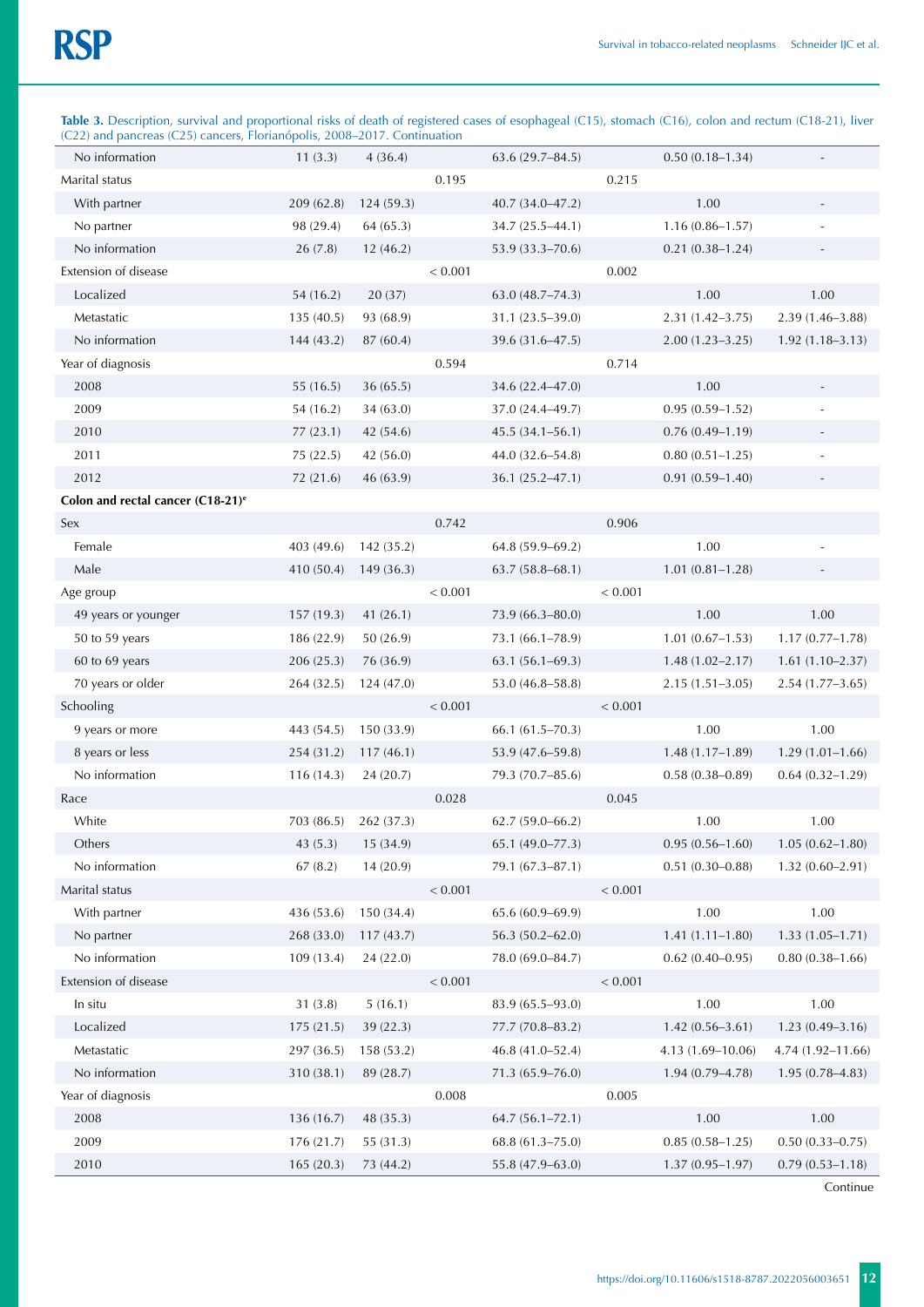**Table 3.** Description, survival and proportional risks of death of registered cases of esophageal (C15), stomach (C16), colon and rectum (C18-21), liver (C22) and pancreas (C25) cancers, Florianópolis, 2008–2017. Continuation

| (C22) and pancreas (C25) cancers, Florianopolis, 2008–2017. Continuation |            |           |       |                     |       |                     |                     |
|--------------------------------------------------------------------------|------------|-----------|-------|---------------------|-------|---------------------|---------------------|
| 2011                                                                     | 148 (18.2) | 62 (41.9) |       | 58.1 (49.7-65.6)    |       | $1.20(0.82 - 1.75)$ | $0.55(0.36 - 0.84)$ |
| 2012                                                                     | 188 (23.1) | 53 (28.2) |       | $71.8(64.8 - 77.7)$ |       | $0.75(0.51 - 1.11)$ | $0.38(0.25 - 0.59)$ |
| Liver cancer $(C22)^f$                                                   |            |           |       |                     |       |                     |                     |
| Sex                                                                      |            |           | 0.727 |                     | 0.407 |                     |                     |
| Female                                                                   | 29 (28.2)  | 24 (82.8) |       | $17.2(6.3-32.7)$    |       | 1.00                |                     |
| Male                                                                     | 74 (71.8)  | 59 (79.7) |       | 20.3 (12.0-30.0)    |       | $0.82(0.51 - 1.32)$ |                     |
| Age group                                                                |            |           | 0.022 |                     | 0.182 |                     |                     |
| 49 years or younger                                                      | 18(17.5)   | 10(55.6)  |       | 44.4 (21.6-65.1)    |       | 1.00                | 1.00                |
| 50 to 59 years                                                           | 25(24.3)   | 23 (92.0) |       | $8.0(1.4 - 22.5)$   |       | $2.04(0.97 - 4.31)$ | 1.84 (0.86-3.94)    |
| 60 to 69 years                                                           | 23 (22.3)  | 19 (82.6) |       | $17.4(5.4 - 35.0)$  |       | $1.79(0.83 - 3.86)$ | $1.77(0.82 - 3.82)$ |
| 70 years or older                                                        | 37(35.9)   | 31 (83.8) |       | $16.2(6.6-29.6)$    |       | $2.14(1.05 - 4.38)$ | $2.19(1.06-4.53)$   |
| Schooling                                                                |            |           | 0.579 |                     | 0.678 |                     |                     |
| 9 years or more                                                          | 53 (51.4)  | 41 (77.4) |       | $22.6(12.5 - 34.6)$ |       | 1.00                |                     |
| 8 years or less                                                          | 36 (35.0)  | 31 (86.1) |       | $13.9(5.1 - 27.1)$  |       | $1.23(0.77-1.96)$   |                     |
| No information                                                           | 14(13.6)   | 11(78.6)  |       | 21.4 (5.2-44.8)     |       | $1.07(0.55 - 2.09)$ |                     |
| Race                                                                     |            |           | 0.606 |                     | 0.010 |                     |                     |
| White                                                                    | 94 (91.3)  | 75 (79.8) |       | 20.2 (12.8-28.8)    |       | 1.00                | 1.00                |
| Others                                                                   | 4(3.8)     | 4(100.0)  |       |                     |       | 4.33 (1.53-12.26)   | 4.11 (1.40-12.07)   |
| No information                                                           | 5(4.9)     | 4(80.0)   |       | $20(0.8 - 58.2)$    |       | $1.07(0.39 - 2.94)$ | $0.85(0.30-2.44)$   |
| Marital status                                                           |            |           | 0.529 |                     | 0.507 |                     |                     |
| With partner                                                             | 54 (52.4)  | 44 (81.5) |       | $18.5(9.5-29.8)$    |       | 1.00                |                     |
| No partner                                                               | 36(35.0)   | 30(83.3)  |       | $16.7(6.8-30.4)$    |       | $1.15(0.72 - 1.83)$ |                     |
| No information                                                           | 13(12.6)   | 9(69.2)   |       | $30.8(9.5 - 55.4)$  |       | $0.74(0.36 - 1.52)$ |                     |
| Extension of disease                                                     |            |           | 0.284 |                     | 0.746 |                     |                     |
| Localized                                                                | 11(10.7)   | 7(63.6)   |       | 36.4 (11.2–62.7)    |       | 1.00                |                     |
| Metastatic                                                               | 40 (38.8)  | 34 (85.0) |       | $15.0(6.1 - 27.6)$  |       | $1.33(0.59 - 3.00)$ |                     |
| No information                                                           | 52(50.5)   | 42 (80.8) |       | $19.2(9.9-30.9)$    |       | $1.36(0.61 - 3.03)$ |                     |
| Year of diagnosis                                                        |            |           | 0.212 |                     | 0.203 |                     |                     |
| 2008                                                                     | 25(24.2)   | 18 (72.0) |       | 28.0 (12.4-46)      |       | 1.00                |                     |
| 2009                                                                     | 19(18.4)   | 14(73.7)  |       | 26.3 (9.6-46.8)     |       | $1.01(0.50 - 2.03)$ |                     |
| 2010                                                                     | 22 (21.4)  | 21 (95.5) |       | $4.6(0.3 - 18.9)$   |       | $1.84(0.98 - 3.47)$ |                     |
| 2011                                                                     | 15(14.6)   | 11(73.3)  |       | 26.7 (8.3-49.6)     |       | $1.05(0.50 - 2.23)$ |                     |
| 2012                                                                     | 22 (21.4)  | 19 (86.4) |       | $13.6(3.4 - 30.9)$  |       | $1.57(0.82 - 3.00)$ |                     |
| Pancreatic cancer (C25) <sup>f</sup>                                     |            |           |       |                     |       |                     |                     |
| Sex                                                                      |            |           | 0.642 |                     | 0.293 |                     |                     |
| Female                                                                   | 62 (55.4)  | 54 (87.1) |       | $12.9(6.0 - 22.5)$  |       | $1.00\,$            |                     |
| Male                                                                     | 50(44.6)   | 42 (85.0) |       | $16.0(7.5 - 27.4)$  |       | $0.81(0.54 - 1.21)$ |                     |
| Age group                                                                |            |           | 0.340 |                     | 0.072 |                     |                     |
| 49 years or younger                                                      | 10(8.9)    | 7(70.0)   |       | $30.0(7.1 - 57.8)$  |       | 1.00                | 1.00                |
| 50 to 59 years                                                           | 24(21.4)   | 20 (83.3) |       | $16.7 (5.2 - 33.7)$ |       | $1.30(0.55 - 3.08)$ | 1.19 (0.49-2.87)    |
| 60 to 69 years                                                           | 24(21.4)   | 20 (83.3) |       | $16.7(5.2 - 33.7)$  |       | $1.21(0.51 - 2.85)$ | $1.19(0.50-2.82)$   |
| 70 years or older                                                        | 54 (48.2)  | 49 (90.7) |       | $9.3(3.4 - 18.7)$   |       | $2.05(0.93 - 4.54)$ | $1.91(0.85 - 4.29)$ |
| Schooling                                                                |            |           | 0.057 |                     | 0.467 |                     |                     |
| 9 years or more                                                          | 50 (44.6)  | 46 (92.0) |       | $8.0(2.6 - 17.5)$   |       | 1.00                |                     |
| 8 years or less                                                          | 54 (48.2)  | 42 (77.8) |       | 22.2 (12.3-34)      |       | $0.79(0.52 - 1.20)$ |                     |
| No information                                                           | 8(7.2)     | 8 (100.0) |       |                     |       | $0.73(0.34 - 1.54)$ |                     |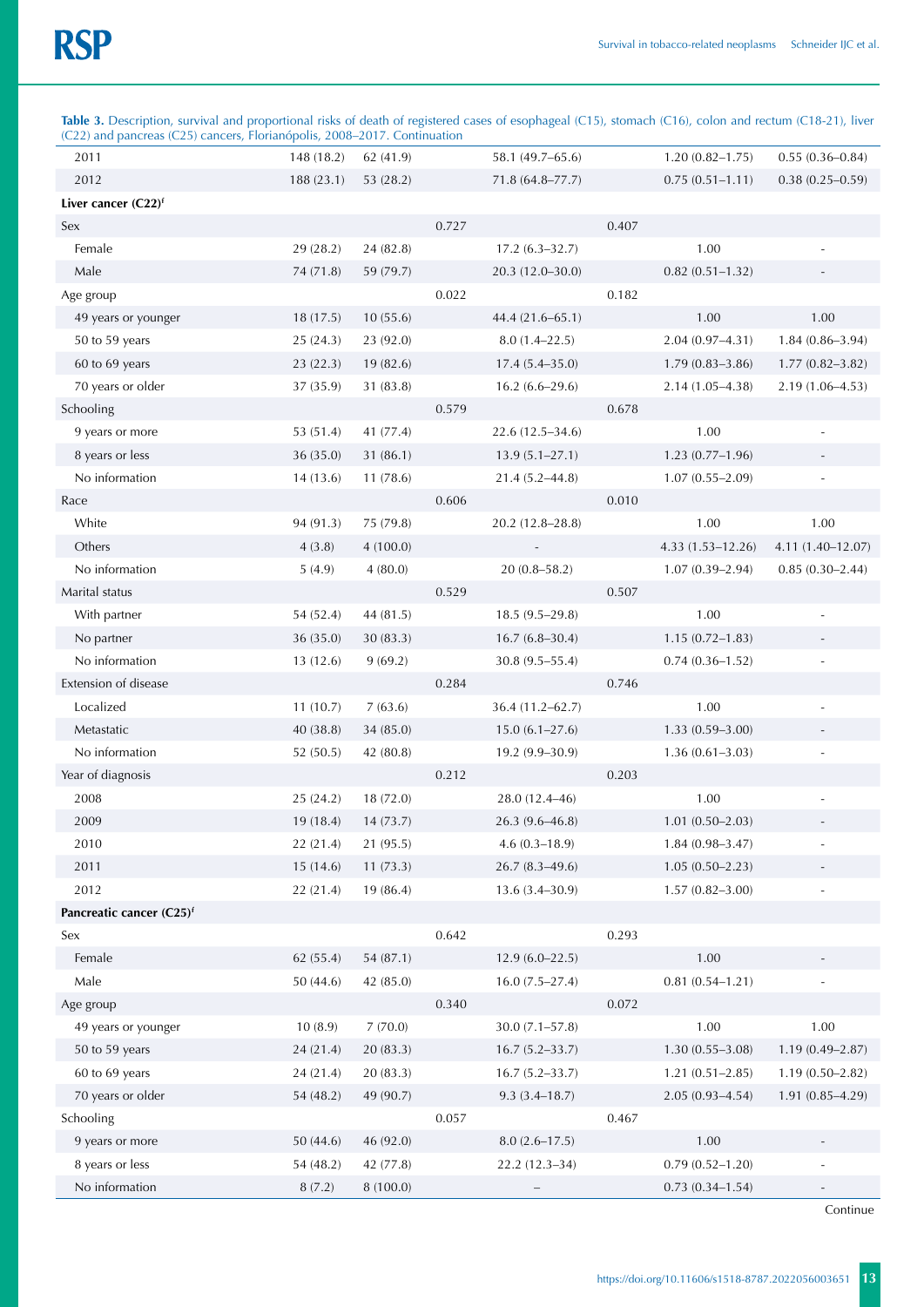**Table 3.** Description, survival and proportional risks of death of registered cases of esophageal (C15), stomach (C16), colon and rectum (C18-21), liver (C22) and pancreas (C25) cancers, Florianópolis, 2008–2017. Continuation

| Race                 |           |           | 0.236 |                          | 0.638 |                     |                          |
|----------------------|-----------|-----------|-------|--------------------------|-------|---------------------|--------------------------|
| White                | 97(86.6)  | 81 (83.5) |       | $16.5(9.9-24.5)$         |       | 1.00                |                          |
| Others               | 10(8.9)   | 10(100.0) |       | $\overline{\phantom{0}}$ |       | $1.35(0.70-2.62)$   |                          |
| No information       | 5(4.5)    | 5(100.0)  |       |                          |       | $0.89(0.36 - 2.21)$ |                          |
| Marital status       |           |           | 0.987 |                          | 0.623 |                     |                          |
| With partner         | 65 (58.0) | 56 (86.2) |       | $13.9(6.8-23.3)$         |       | 1.00                |                          |
| No partner           | 40 (35.7) | 34 (85.0) |       | $15.0(6.1 - 27.6)$       |       | $1.23(0.80 - 1.88)$ |                          |
| No information       | 7(6.3)    | 6(85.7)   |       | $14.3(0.7-46.5)$         |       | $0.97(0.42 - 2.24)$ |                          |
| Extension of disease |           |           | 0.638 |                          | 0.172 |                     |                          |
| Localized            | 8(7.1)    | 7(87.5)   |       | $12.5(0.7-42.3)$         |       | 1.00                | 1.00                     |
| Metastatic           | 73 (65.2) | 64 (87.7) |       | $12.3(6.1 - 21.0)$       |       | $1.75(0.80-3.82)$   | $1.48(0.67 - 3.45)$      |
| No information       | 31(27.7)  | 25(80.7)  |       | $19.4(7.9-34.6)$         |       | $1.24(0.54 - 2.87)$ | $0.87(0.45 - 2.59)$      |
| Year of diagnosis    |           |           | 0.764 |                          | 0.885 |                     |                          |
| 2008                 | 14(12.5)  | 12(85.7)  |       | $14.3(2.3 - 36.6)$       |       | 1.00                |                          |
| 2009                 | 21(18.8)  | 19(90.5)  |       | $9.5(1.6 - 26.1)$        |       | $1.15(0.56 - 2.37)$ | $\overline{\phantom{a}}$ |
| 2010                 | 28(25.0)  | 25(89.3)  |       | $10.7(2.7-25.1)$         |       | $1.09(0.55 - 2.17)$ | $\overline{\phantom{a}}$ |
| 2011                 | 28 (25.0) | 22 (78.6) |       | $21.4(8.7 - 37.8)$       |       | $0.85(0.42 - 1.72)$ | ٠                        |
| 2012                 | 21(18.8)  | 18(85.7)  |       | $14.3(3.6 - 32.1)$       |       | $1.06(0.51 - 2.21)$ |                          |

S(t): probability of survival as a function of time; 95%CI: 95% confidence interval; HR: proportional hazards ratio.

<sup>a</sup> p-value of the chi-square.

b p-value of the Log-rank test.

c HR adjusted for sex, race, marital status, disease extension, and year of diagnosis.

d HR adjusted for sex, age group, and disease extent.

e HR adjusted for age group, race, marital status, disease extension, and year of diagnosis.

f HR adjusted for age group and disease extension.

## **Larynx (C32)**

Laryngeal cancer was recorded in 88 people (3.1% of the total). At follow-up, 40.9% died, and the 5-year survival probability was 59.1% (95%CI: 48.1–68.5) (Table 1 and Figure 1). There was a greater number of records in men, aged 50 to 59 years, with nine years or more of schooling and with a partner. No variables were associated with survival (Table 2).

# **Trachea, bronchi and lungs (C33-C34)**

Cancer of the trachea, bronchi and lung was the third most frequent, with 527 cases (18.6% of the total). At follow-up, 77.2% died and the 5-year survival probability was the third worst, 22.8% (95%CI: 19.3–26.4) (Table 1 and Figure 1). The diagnosis was more frequent in men, over 60 years of age, white, with a partner and metastatic extension. The adjusted analysis included the variables gender, age group, schooling and disease extension. The independent risk factors for death were eight years of schooling or less (18% increase) and metastatic staging (2.14 increase) (Table 2).

### **Kidney (C64-C66)**

Kidney cancer had 177 records (6.3% of the total). In five years, 24.3% of the sample died, and the probability of survival in the same period was 75.7% (95%CI: 68.7–81.4) (Table 1 and Figure 1). It was more frequent in men, of white race and with a partner. The worst survival rates were recorded among those aged 70 years or older, of other races/colors, without a partner and with a metastatic diagnosis. In the analysis adjusted for age, education, race, marital status and disease extension, the following were independent risk factors for death: being 70 years of age or older (HR = 3.77; 95%CI: 1.01–14.06) and being white (HR = 3.69; 95%CI: 1.20–11.29) (Table 4).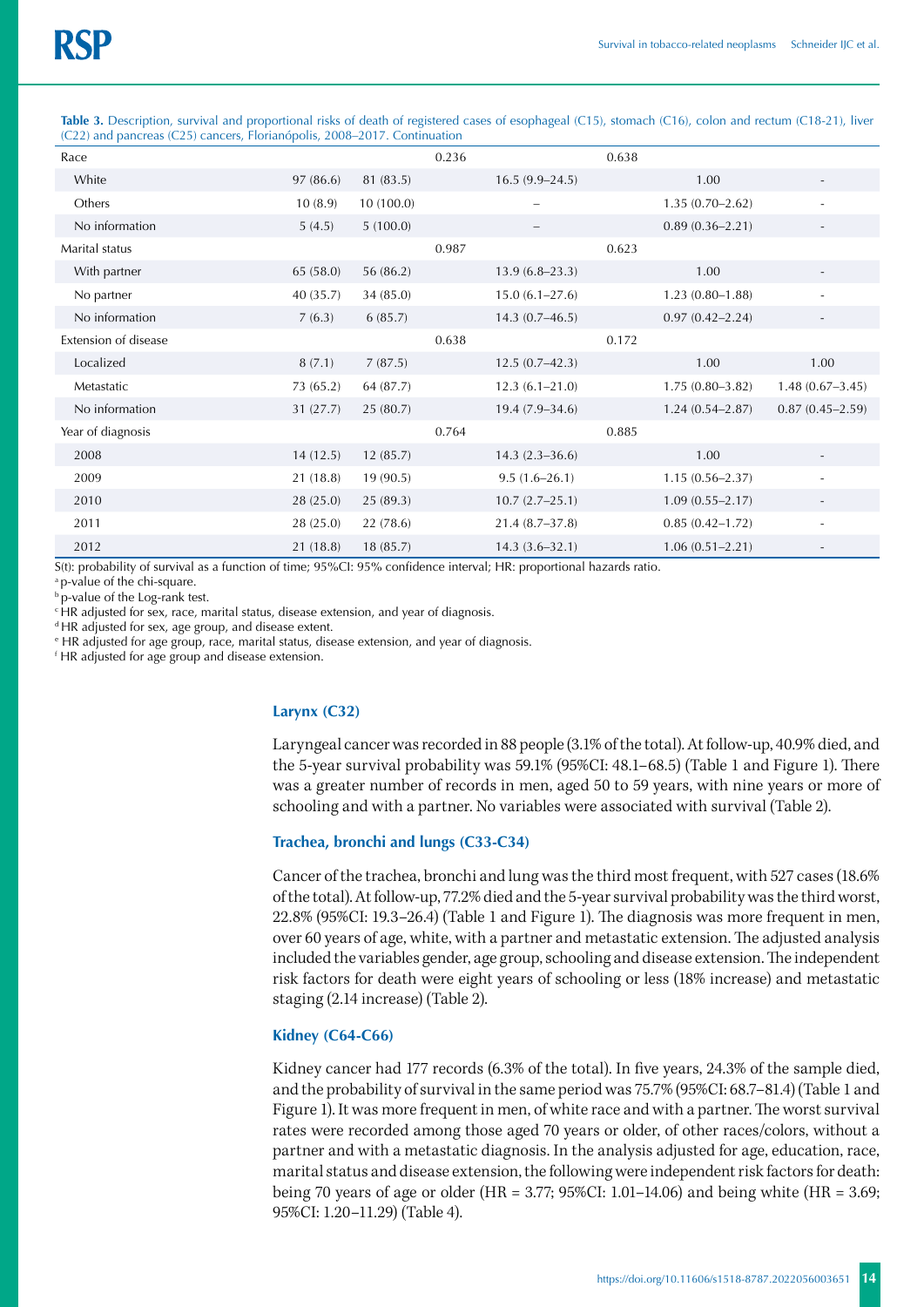**Table 4.** Description, survival and proportional risks of death of registered cases of kidney (C64-C66), bladder (C67) and acute myeloid leukemia (C92.0) cancers, Florianópolis, 2008–2017.

| <b>Variables</b>                     | $n$ (%)    | <b>Deaths</b>  | $p^a$   | $S(t)$ (95%Cl)       | p <sub>b</sub> | <b>HR (95%CI)</b>    | <b>Adjusted HR</b>       |
|--------------------------------------|------------|----------------|---------|----------------------|----------------|----------------------|--------------------------|
|                                      |            | $n(^{0}/_{0})$ |         |                      |                |                      | $(95\% CI)$              |
| Kidney cancer (C64-C66) <sup>c</sup> |            |                |         |                      |                |                      |                          |
| Sex                                  |            |                | 0.421   |                      | 0.441          |                      |                          |
| Female                               | 71(40.1)   | 15(21.1)       |         | 78.9 (67.4-86.7)     |                | 1.00                 |                          |
| Male                                 | 106 (59.9) | 28 (26.4)      |         | 73.6 (64.1-80.9)     |                | $1.28(0.68 - 2.39)$  |                          |
| Age group                            |            |                | 0.011   |                      | 0.010          |                      |                          |
| 49 years or younger                  | 31(17.5)   | 3(9.7)         |         | 90.3 (72.9-96.8)     |                | 1.00                 | 1.00                     |
| 50 to 59 years                       | 51(28.8)   | 9(17.7)        |         | $82.4(68.8 - 90.4)$  |                | $1.89(0.51 - 6.99)$  | $1.54(0.40 - 5.96)$      |
| 60 to 69 years                       | 62 (35.0)  | 17(27.4)       |         | 72.6 (59.7-82.0)     |                | $3.12(0.92 - 10.66)$ | $2.57(0.73 - 9.12)$      |
| 70 years or older                    | 33 (18.6)  | 14(42.4)       |         | 57.6 (39.1-72.3)     |                | $5.33(1.53 - 18.55)$ | $3.77(1.01 - 14.06)$     |
| Schooling                            |            |                | 0.129   |                      | 0.158          |                      |                          |
| 9 years or more                      | 91 (51.4)  | 24(26.4)       |         | $73.6(63.3 - 81.5)$  |                | 1.00                 | 1.00                     |
| 8 years or less                      | 51 (28.8)  | 15 (29.4)      |         | 70.6 (56.0-81.1)     |                | $1.19(0.62 - 2.26)$  | $1.06(0.54 - 2.07)$      |
| No information                       | 35 (19.8)  | 4(11.4)        |         | 88.6 (72.4-95.6)     |                | $0.42(0.15 - 1.21)$  | $0.94(0.20 - 4.48)$      |
| Race                                 |            |                | 0.023   |                      | 0.020          |                      |                          |
| White                                | 152 (85.8) | 38 (25.0)      |         | $75.0 (67.3 - 81.1)$ |                | 1.00                 | 1.00                     |
| Others                               | 7(4.0)     | 4(57.1)        |         | $42.9(9.8 - 73.4)$   |                | $2.77(0.99 - 7.78)$  | $3.69(1.20 - 11.29)$     |
| No information                       | 18(10.2)   | 1(5.6)         |         | 94.4 (66.6-99.2)     |                | $0.20(0.03 - 1.49)$  | $0.40(0.04 - 3.60)$      |
| Marital status                       |            |                | 0.061   |                      | 0.073          |                      |                          |
| With partner                         | 92 (52.0)  | 23 (25.0)      |         | 75.0 (64.8-82.6)     |                | 1.00                 | 1.00                     |
| No partner                           | 44 (24.9)  | 15(34.1)       |         | 65.9 (50.0-77.9)     |                | $1.45(0.76 - 2.78)$  | $1.57(0.80 - 3.12)$      |
| No information                       | 41 (23.8)  | 5(12.2)        |         | 87.8 (73.2-94.7)     |                | $0.47(0.18 - 1.23)$  | $0.96(0.24 - 3.87)$      |
| Extension of disease                 |            |                | < 0.001 |                      | < 0.001        |                      |                          |
| Localized                            | 33 (18.6)  | 6(18.2)        |         | $81.8(63.9 - 91.4)$  |                | 1.00                 | 1.00                     |
| Metastatic                           | 45 (25.4)  | 22 (48.9)      |         | $51.1(35.8 - 64.5)$  |                | $3.36(1.36 - 8.29)$  | $1.99(0.75 - 5.29)$      |
| No information                       | 99 (55.9)  | 15(15.2)       |         | 84.9 (76.1-90.6)     |                | $0.81(0.31 - 2.07)$  | $0.57(0.20 - 1.56)$      |
| Year of diagnosis                    |            |                | 0.956   |                      | 0.969          |                      |                          |
| 2008                                 | 37(20.9)   | 8(21.6)        |         | 78.4 (61.4-88.6)     |                | 1.00                 |                          |
| 2009                                 | 34 (19.2)  | 9(26.5)        |         | 73.5 (55.3-85.3)     |                | $1.31(0.50 - 3.39)$  | $\overline{\phantom{a}}$ |
| 2010                                 | 49 (27.7)  | 13(26.5)       |         | 73.5 (58.7-83.6)     |                | $1.22(0.51 - 2.95)$  |                          |
| 2011                                 | 34 (19.2)  | 7(20.6)        |         | 79.4 (61.6-89.6)     |                | $0.99(0.36 - 2.73)$  | $\overline{\phantom{a}}$ |
| 2012                                 | 23 (13.0)  | 6(26.1)        |         | 73.9 (50.9-87.3)     |                | $1.24(0.43 - 3.56)$  | ÷,                       |
| Bladder cancer (C67) <sup>d</sup>    |            |                |         |                      |                |                      |                          |
| Sex                                  |            |                | 0.938   |                      | 0.987          |                      |                          |
| Female                               | 73 (25.9)  | 22 (30.1)      |         | 69.9 (57.9-79.0)     |                | 1.00                 |                          |
| Male                                 | 209 (74.1) | 64 (30.6)      |         | $69.4(62.6 - 75.1)$  |                | $1.00(0.62 - 1.63)$  |                          |
| Age group                            |            |                | 0.001   |                      | < 0.002        |                      |                          |
| 49 years or younger                  | 25(8.9)    | 2(8.0)         |         | 92.0 (71.6-97.9)     |                | $1.00\,$             | 1.00                     |
| 50 to 59 years                       | 55 (19.5)  | 12 (21.8)      |         | 78.2 (64.8-87.0)     |                | $2.85(0.64 - 12.75)$ | $3.00(0.66 - 13.52)$     |
| 60 to 69 years                       | 71 (25.2)  | 17(23.9)       |         | 76.1 (64.3-84.4)     |                | $3.21(0.74 - 13.90)$ | $3.25(0.74 - 14.19)$     |
| 70 years or older                    | 131(46.5)  | 55 (42.0)      |         | 58.0 (49.1-65.9)     |                | $6.22(1.52 - 25.51)$ | $6.19(1.49 - 25.82)$     |
| Schooling                            |            |                | 0.131   |                      | 0.134          |                      |                          |
| 9 years or more                      | 115 (40.8) | 35 (30.4)      |         | 69.6 (60.3-77.1)     |                | 1.00                 | 1.00                     |
| 8 years or less                      | 109 (38.7) | 39 (35.8)      |         | 64.2 (54.5-72.4)     |                | $1.24(0.79 - 1.96)$  | $1.09(0.68 - 1.73)$      |
| No information                       | 58 (20.6)  | 12(20.7)       |         | 79.3 (66.5-87.7)     |                | $0.65(0.34 - 1.26)$  | $0.89(0.36 - 2.19)$      |
|                                      |            |                |         |                      |                |                      |                          |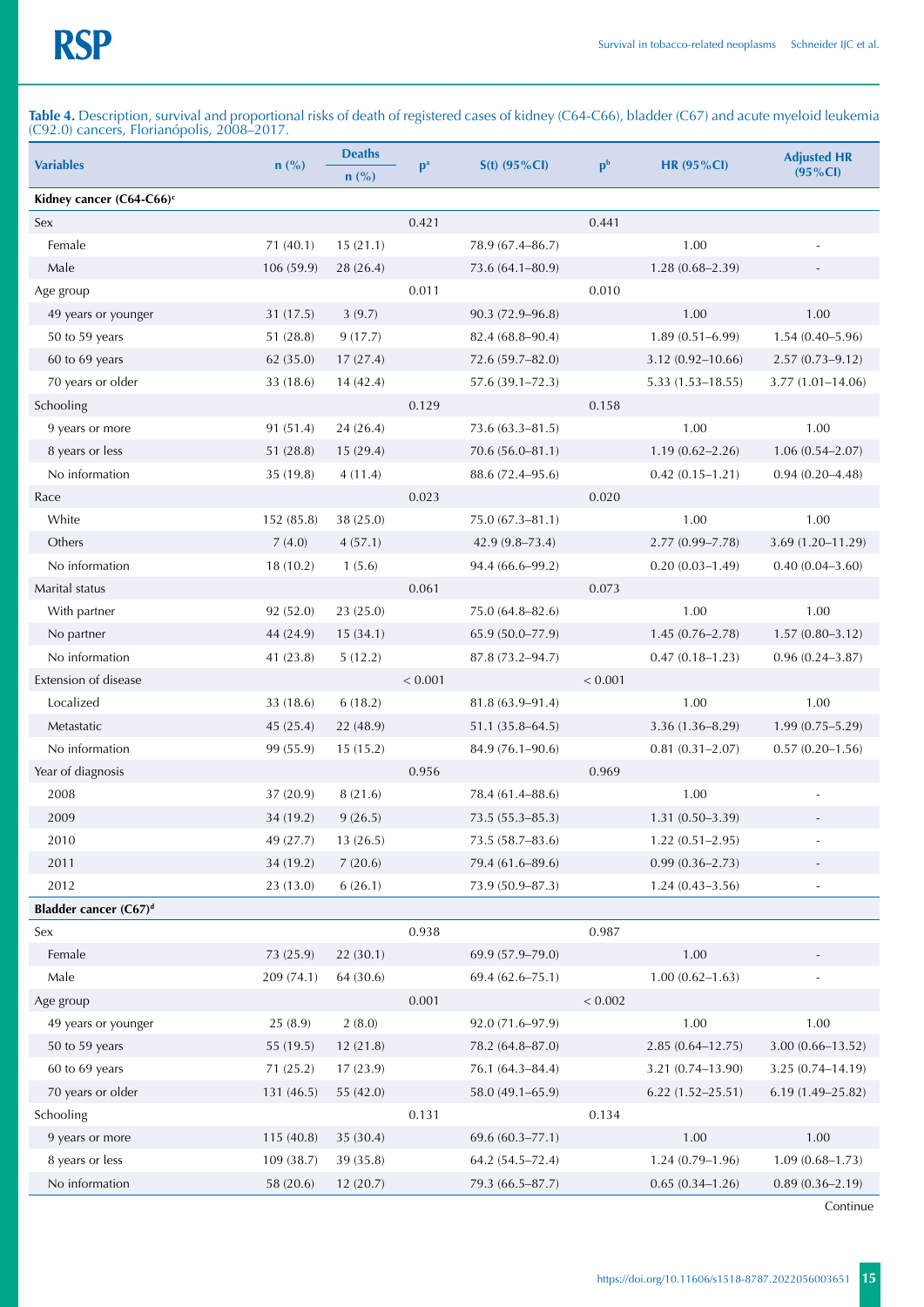Table 4. Description, survival and proportional risks of death of registered cases of kidney (C64-C66), bladder (C67) and acute myeloid leukemia (C92.0) cancers, Florianópolis, 2008–2017. Continuation

| $1$ fortampons, $2000 - 2017$ . Commutation |            |           |         |                     |         |                      |                          |
|---------------------------------------------|------------|-----------|---------|---------------------|---------|----------------------|--------------------------|
| Race                                        |            |           | 0.129   |                     | 0.164   |                      |                          |
| White                                       | 237 (84.0) | 78 (32.9) |         | $67.1(60.7 - 72.7)$ |         | 1.00                 | 1.00                     |
| Others                                      | 12(4.3)    | 2(16.7)   |         | 83.3 (48.2-95.6)    |         | $0.47(0.11 - 1.90)$  | $0.65(0.16 - 2.68)$      |
| No information                              | 33 (11.7)  | 6(18.2)   |         | $81.8(63.9 - 91.4)$ |         | $0.51(0.22 - 1.18)$  | $0.85(0.27-2.68)$        |
| Marital status                              |            |           | 0.368   |                     | 0.256   |                      |                          |
| With partner                                | 151 (53.6) | 45 (29.8) |         | $70.2(62.2 - 76.8)$ |         | 1.00                 |                          |
| No partner                                  | 78 (27.7)  | 28 (35.9) |         | 64.1 (52.4-73.6)    |         | $1.36(0.85 - 2.18)$  |                          |
| No information                              | 53 (18.8)  | 13(24.5)  |         | 75.5 (61.5-85.0)    |         | $0.83(0.45 - 1.54)$  |                          |
| Extension of disease                        |            |           | < 0.001 |                     | < 0.001 |                      |                          |
| In situ                                     | 17(6.0)    | 5(29.4)   |         | $70.6(43.2 - 86.6)$ |         | 1.00                 | 1.00                     |
| Localized                                   | 95 (33.7)  | 19(20.0)  |         | 80.0 (70.5-86.7)    |         | $0.66(0.25 - 1.78)$  | $0.59(0.22 - 1.58)$      |
| Metastatic                                  | 36 (12.8)  | 22(61.1)  |         | 38.9 (23.3-54.2)    |         | $2.79(1.06 - 7.37)$  | $2.38(0.89 - 6.33)$      |
| No information                              | 134 (47.5) | 40 (29.9) |         | 70.2 (61.6-77.1)    |         | $1.05(0.41 - 2.66)$  | $1.00(0.39 - 2.56)$      |
| Year of diagnosis                           |            |           | 0.567   |                     | 0.605   |                      |                          |
| 2008                                        | 67 (23.8)  | 16(23.9)  |         | 76.1 (64.0-84.6)    |         | 1.00                 |                          |
| 2009                                        | 58 (20.6)  | 20 (34.5) |         | $65.5(51.8 - 76.2)$ |         | $1.53(0.79-2.96)$    |                          |
| 2010                                        | 54 (19.2)  | 18(33.3)  |         | $66.7(52.4 - 77.5)$ |         | $1.44(0.74 - 2.83)$  |                          |
| 2011                                        | 54 (19.2)  | 19 (35.2) |         | 64.8 (50.6-75.9)    |         | $1.57(0.81 - 3.05)$  |                          |
| 2012                                        | 49 (17.4)  | 13(26.5)  |         | 73.5 (58.7-83.6)    |         | $1.13(0.54 - 2.34)$  | $\overline{\phantom{m}}$ |
| Acute myeloid leukemia (C92.0)              |            |           |         |                     |         |                      |                          |
| Sex                                         |            |           | 0.934   |                     | 0.819   |                      |                          |
| Female                                      | 15(53.6)   | 9(60.0)   |         | $40.0(16.5-62.8)$   |         | 1.00                 |                          |
| Male                                        | 13(46.4)   | 8(61.5)   |         | $38.5(14.1 - 62.8)$ |         | $1.12(0.43 - 2.90)$  |                          |
| Age group                                   |            |           | 0.247   |                     | 0.205   |                      |                          |
| 65 years or less                            | 15(55.6)   | 8(53.3)   |         | 46.7 (21.2-68.8)    |         | 1.00                 |                          |
| 66 years or older                           | 12 (44.4)  | 9(75.0)   |         | $25.0(6.0 - 50.5)$  |         | $1.84(0.71 - 4.81)$  |                          |
| Schooling                                   |            |           | 0.010   |                     | 0.015   |                      |                          |
| 9 years or more                             | 16(57.1)   | 13 (81.3) |         | $18.8(4.6 - 40.3)$  |         | 1.00                 |                          |
| 8 years or less                             | 7(25.0)    | 1(14.3)   |         | 85.7 (33.4-97.9)    |         | $0.09(0.01 - 0.72)$  |                          |
| No information                              | 5(17.9)    | 3(60.0)   |         | $40.0 (5.2 - 75.3)$ |         | $0.45(0.12 - 1.61)$  |                          |
| Race                                        |            |           | 0.444   |                     | 0.432   |                      |                          |
| White                                       | 24 (85.7)  | 14(62.5)  |         | 37.5 (19.0-56.0)    |         | 1.00                 |                          |
| Others                                      | 1(3.6)     | 1(100.0)  |         |                     |         | $1.96(0.25 - 15.37)$ |                          |
| No information                              | 3(10.7)    | 1(33.3)   |         | $66.7(5.4 - 94.5)$  |         | $0.35(0.05-2.64)$    |                          |
| Marital status                              |            |           | 0.819   |                     | 0.827   |                      |                          |
| With partner                                | 12 (42.9)  | 8(66.7)   |         | 33.3 (10.3-58.8)    |         | 1.00                 |                          |
| No partner                                  | 12 (42.9)  | 7(58.3)   |         | 41.7 (15.3-66.5)    |         | $0.82(0.30 - 2.27)$  |                          |
| No information                              | 4(14.3)    | 2(50.0)   |         | $50.0(5.8 - 84.5)$  |         | $0.63(0.13 - 3.01)$  |                          |
| Year of diagnosis                           |            |           | 0.584   |                     | 0.714   |                      |                          |
| 2008                                        | 4(14.3)    | 2(50.0)   |         | $50.0(5.8 - 84.5)$  |         | 1.00                 |                          |
| 2009                                        | 5(17.9)    | 4(80.0)   |         | $20.0(0.8 - 58.2)$  |         | $1.62(0.30 - 8.90)$  | $\overline{\phantom{m}}$ |
| 2010                                        | 6(21.4)    | 3(50.0)   |         | $50.0(11.1 - 80.4)$ |         | $0.72(0.12 - 4.34)$  |                          |
| 2011                                        | 8(28.6)    | 6(75.0)   |         | 25.0 (3.7-55.8)     |         | $1.40(0.28 - 6.96)$  | $\frac{1}{2}$            |
| 2012                                        | 5(17.9)    | 2(40.0)   |         | $60.0(12.6 - 88.2)$ |         | $0.65(0.09 - 4.62)$  |                          |

S(t): probability of survival as a function of time; 95%CI: 95% confidence interval; HR: proportional hazards ratio.

a p-value of the chi-square.

b p-value of the Log-rank test.

<sup>c</sup> HR adjusted for age group, schooling, race, marital status and disease extension.<br><sup>d</sup> HR adjusted for age group, schooling, race and disease extension.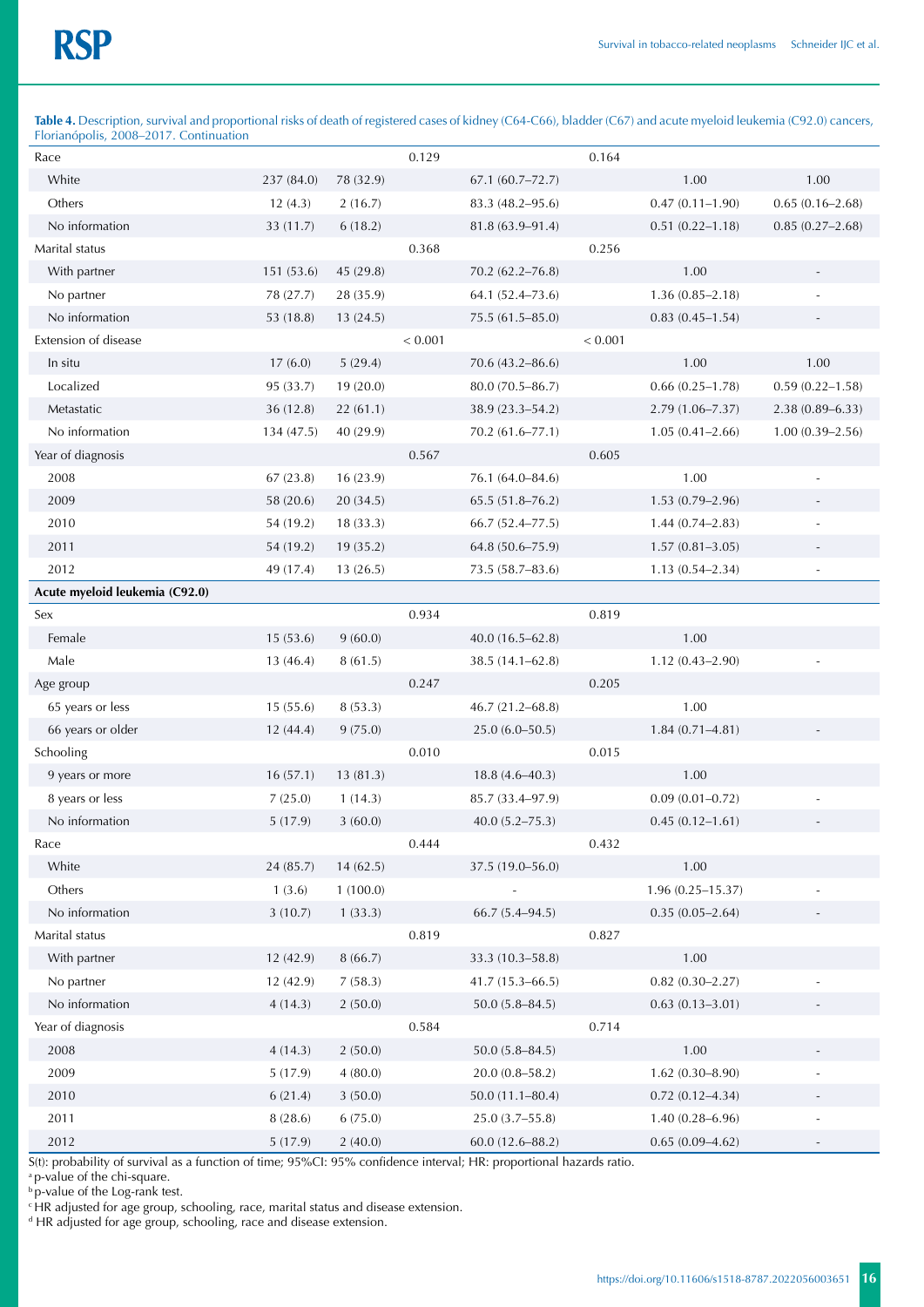#### **Bladder (C67)**

Bladder cancer had 282 recorded cases (10.0% of the total). In five years, 30.5% died and the probability of survival was 69.5% (95%CI: 63.8–74.5) (Table 1 and Figure 1). It was more frequent in men, aged 70 years or older, with nine years or more of schooling, white, with a partner and a localized diagnosis. The variables associated with survival were age group and disease extension. The adjusted analysis included the variables age, education, race and disease extension. Only being 70 years of age or older was an independent factor for a worse prognosis, with a six-fold increase in the risk of death (Table 4).

#### **Acute myeloid leukemia (C92.0)**

AML was recorded in 28 cases and, of these, 60.7% died. At five years, the survival probability was 39.3% (95%CI: 21.7–56.5) (Table 1 and Figure 1). The distribution of cases was similar across sex and age, more frequent in those with nine years of schooling or more and who were white. None of the characteristics were associated with survival.

# **DISCUSSION**

The findings of the present research demonstrate that survival and prognostic factors vary according to each type of tobacco-related cancer in the city of Florianópolis (SC). The highest probability of survival was found in kidney cancer (75.7%), while the lowest in pancreatic (14.3%), liver (19.4%) and trachea, bronchi and lung cancer (22.8% %). The values obtained can be justified by the fact that longevity in Santa Catarina is 3.2 years above the national average, and the state has a triple burden of disease as an epidemiological profile of the elderly population, with a strong predominance of chronic conditions<sup>13</sup>. Brazil is among the countries with the greatest reduction in the prevalence of smoking in the population from 1990 to 2015, due to the adoption of public policies<sup>3</sup>. It should be noted that there is a higher prevalence of adult smokers aged 18 years and over (14.7%) in the South region, which contributes as a risk factor for the increase of these diseases, and many of the risk factors for death are smoking-related, such as being older and having less schooling.

The most frequent neoplasms found in this study were cancer of the colon and rectum, stomach and trachea, bronchi and lung, which is similar to the pattern found in the South and Southeast regions, placing them among the five most frequent types. Studies that analyze the survival and prognostic factors of these groups of neoplasms are scarce. Since they exhibit different behaviors, each type of cancer will be discussed separately.

#### **Lip and oral cavity cancer**

The findings of this study show a survival probability of 57.9% and 65% for men and women, respectively. Another study carried out in Rio Grande do Norte, which only evaluated data on lip cancer, found that the 5-year survival rate was 88.9% for men and 87.3% for women14. People diagnosed with cancers of the lip, mouth and pharynx (ICD-10 C00-C14) had a survival rate of 33.3% at the end of 5-year follow-up in Santa Catarina, and staging at diagnosis was the greatest risk factor for death<sup>15</sup>. However, cases of lip and oral cavity were classified in the same group. In both studies, most cases were diagnosed in males and at an advanced age, corroborating these results. In the initial stage, cancer of the lip and oral cavity is usually asymptomatic, which leads to late diagnosis and metastasis $14.16$ , worsening survival and quality of life.

#### **Oropharyngeal cancer**

Research has shown a greater incidence of this type of cancer in males, aged between 50 and 60 years, and low survival rates, which is in line with the findings of this study<sup>17,18</sup>.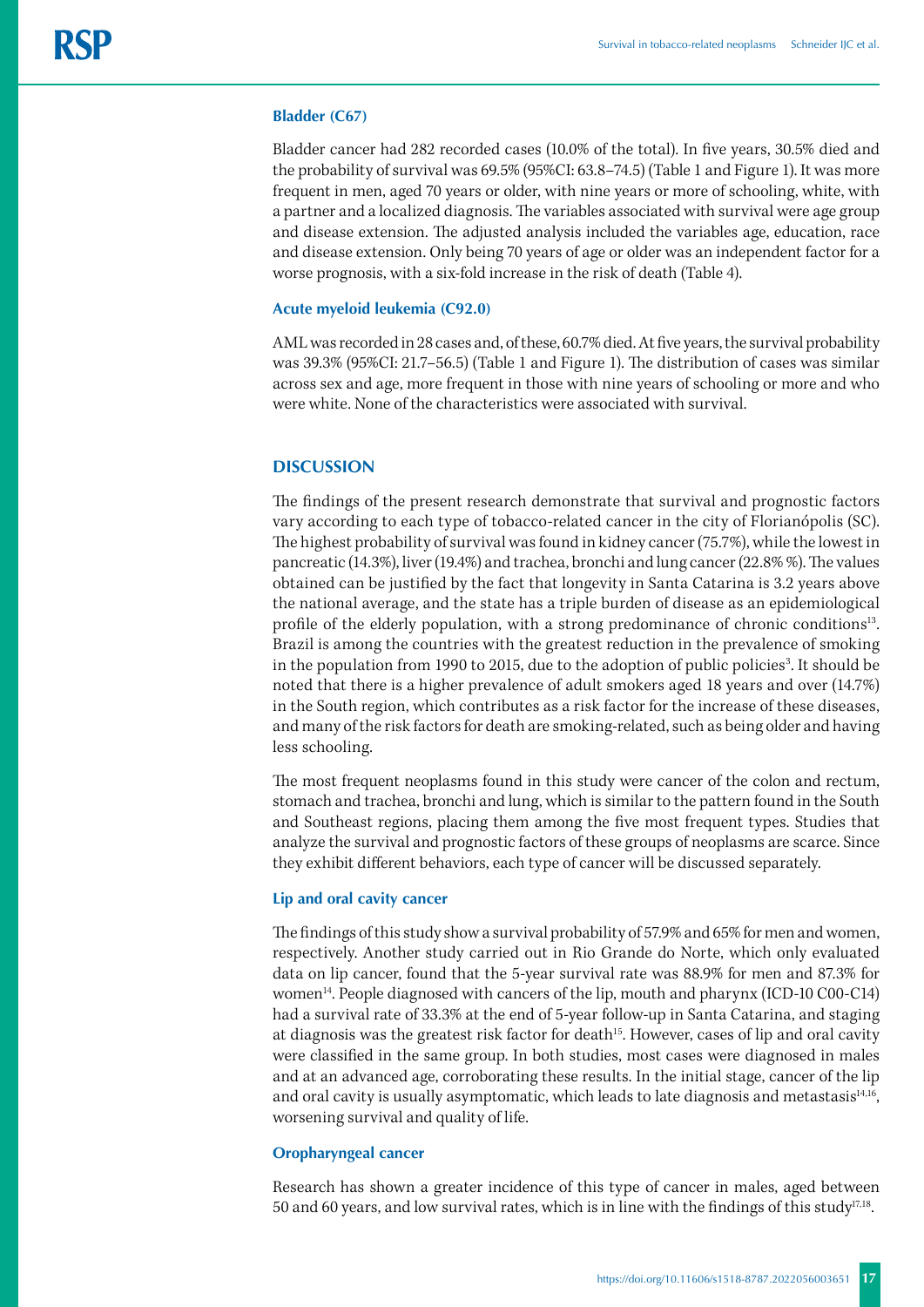A study carried out in southern Brazil with the aim of observing survival after cancer of the oropharynx and mouth identified worse survival rates in individuals with oropharyngeal tumors, associating this data with the presence of cervical metastasis and greater tumor dissemination, in addition to location in regions of difficult visualization and diagnosis, which contributes negatively to survival rates<sup>18</sup>.

The literature also indicates that alcohol abuse and the presence of advanced stage disease act as main risk factors for worse survival outcomes<sup>17</sup>.

## **Esophageal cancer**

A systematic review carried out in 2015 showed that the 5-year survival for esophageal cancer varies between 10% and 15%, which is considered low. Also, that it is a rare disease before 30 years of age<sup>19</sup>. In the present study, the highest frequency was in the age group 50-59 years. A survey was also carried out with diagnostic data between 1997 and 2006 in Germany and the United States (USA), in which the 5-year survival was 18% in Germany and 17% in the USA<sup>20</sup>, lower than that found in this study. The low probability of survival from esophageal cancer is a reflection of late diagnosis, which in most cases is due to the absence of clinical signs in the initial stage<sup>21</sup>, although our results do not present worse prognostic factors.

#### **Stomach cancer**

The 5-year survival rate for stomach cancer is around 31%, as found in studies carried out in the United States and Germany, which is consistent with the findings of this study<sup>20,22</sup>. In Florianópolis, survival rates below 50% were also found for both sexes (45.1% for women and  $36.1\%$  for men)<sup>23</sup>.

Despite advances in diagnosis and treatment, the disease remains highly lethal, the fifth most frequently diagnosed cancer and the third most lethal. Average survival rates reflect the fact that most people are diagnosed with the presence of metastases. It is a disease with histological and etiological heterogeneity<sup>22</sup>; therefore, primary prevention through the control of well-established risk factors (such as smoking, excessive alcohol consumption, high-salt food intake) is essential to reduce incidence rates, and warnings about signs and symptoms are essential for early diagnosis .

# **Colon and rectal cancer**

The findings of the present study are in line with research that identified an overall 5-year survival rate for people with colorectal cancer between 63 and 65% and worse prognosis in the age group over 70 years $23,24$ .

Survival rates may vary depending on the stage and primary location of the disease. In metastatic or stage IV neoplasms, the relative survival rate is low, which was also identified in this study. Therefore, tumors in a metastatic setting make treatment more complex and tend to have a worse outlook<sup>25</sup>. In addition, it is noteworthy that the higher survival may be related to the early initiation of treatment, regardless of other characteristics<sup>24</sup>.

# **Liver cancer**

Despite some improvements in liver cancer survival rates in recent decades, the overall prognosis for this disease remains poor. A study carried out in the United States in 2017 reveals a 5-year survival rate of 21% in general, ranging from 4% for distant stage disease to 37% for localized disease<sup>26</sup>, which is close to the data found in this study.

The literature shows higher survival rates for these individuals, which may be related to better control of risk factors, early detection and treatment, pointing to the quality of health care provided $24-26$ .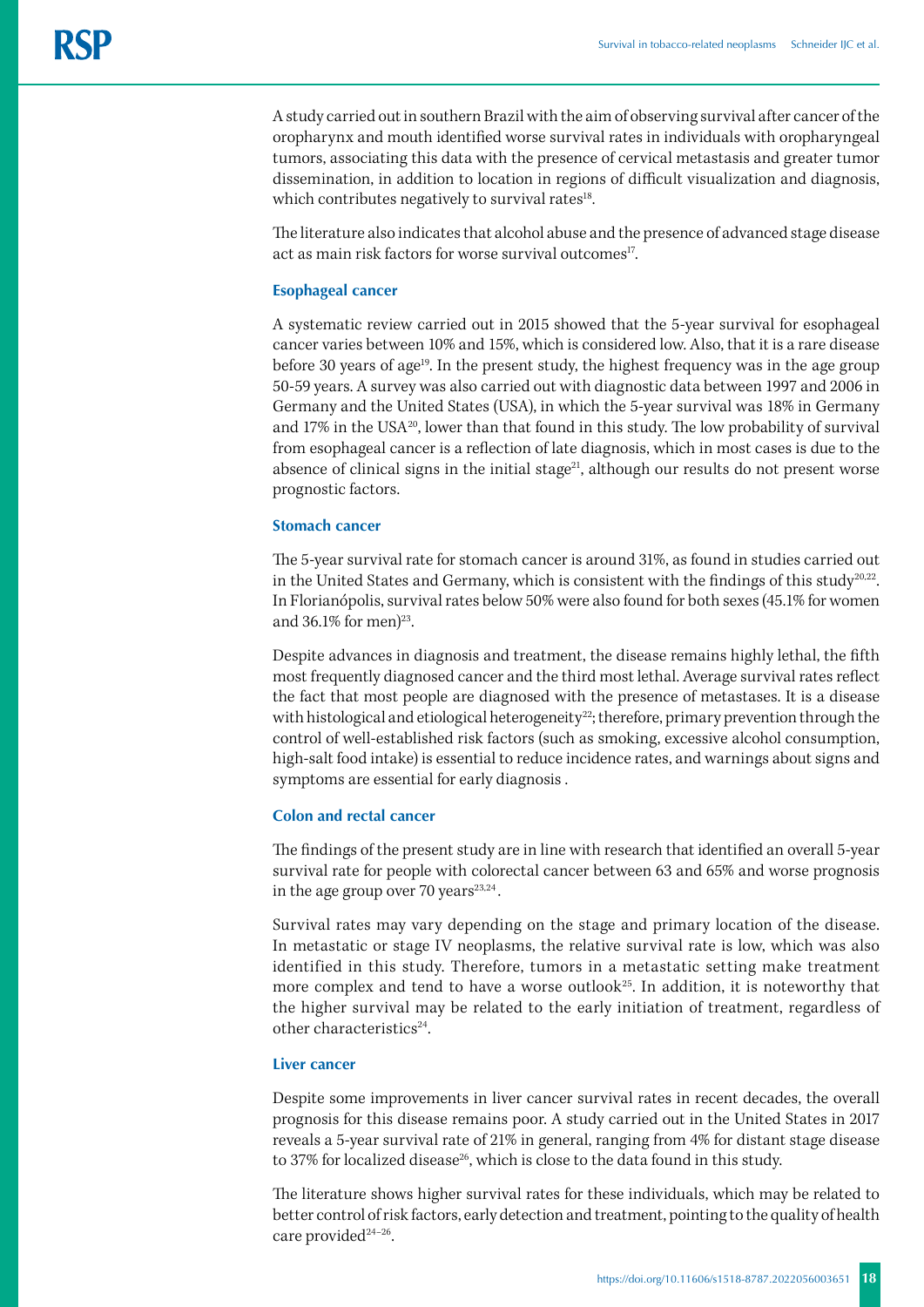#### **Pancreatic cancer**

Pancreatic cancer has a high lethality and despite not being among the ten most common types, it represents the eighth leading cause of death. In most cases, the diagnosis is made at a late stage, which makes the possibility of curative treatment difficult. The known survival rate is around 5% in five years<sup>28</sup>. In the present study, the survival rate was slightly higher, 12.9% for women and 16.0% for men, which still reflects a low survival rate.

As for independent risk factors for death, only advanced age was significant for these findings, which is supported by the literature in relation to the predominance of individuals affected in the sixth decade of life28,29.

# **Bronchial, trachea and lung cancer**

In this study, bronchial, trachea and lung cancer was the second most diagnosed. However, worldwide, this is the most incident type, with 2.1 million cases, affecting more men and usually detected in more advanced cases<sup>4</sup>. .

Research carried out in Florianópolis showed similar results to those found here, with survival rates of 22.5%<sup>23</sup>. Such rates are higher than those reported in a survey carried out in Spain, which in five years reached 14%30.

The risk of lung cancer and consequent death from the disease is related to greater intensity of exposure to smoking, in addition to factors such as occupational exposure to chemical or physical agents<sup>30</sup>.

# **Bladder cancer**

Bladder cancer is the most frequent in the urinary tract and affects men more often, results similar to those of this study<sup>4</sup>. The 5-year overall survival identified in this study is between the 60% and 80% described in the literature <sup>23,31</sup>.

Among newly diagnosed cases, approximately 30% have presented with locally advanced or metastatic disease. However, the population's greater access to diagnostic imaging methods has increased early diagnoses, whose rates reflect much more favorable results $31$ .

## **Acute myeloid leukemia**

AML is one of the four most frequent types of leukemia and the one that most affects adults<sup>4</sup>. The findings of this study are similar to those found in a study carried out in the United States, which showed that individuals diagnosed with AML and aged 75 years or older had lower survival rates compared to other age groups<sup>32</sup>.

Another study carried out in the USA shows that elderly people with AML have more comorbidities and higher rates of complications as compared to controls without cancer. Thus, the presence of comorbidities, previous organ dysfunction and a perception of unfitness for intensive chemotherapy interfere in the survival rates of this population<sup>33</sup>.

# **FINAL CONSIDERATIONS**

This study presented the survival rate and prognostic factors for 13 types of cancer that are tobacco-related. Worse prognostic factors and survival rates differ across types. Staging was the most frequent risk factor for worse prognosis, demonstrating the importance of campaigns to warn about primary prevention and early diagnosis. Smoking remains one of the main risk factors for several NCDs, including cancer, and thus directly impacts the burden of disease, with social and economic costs and loss of quality of life.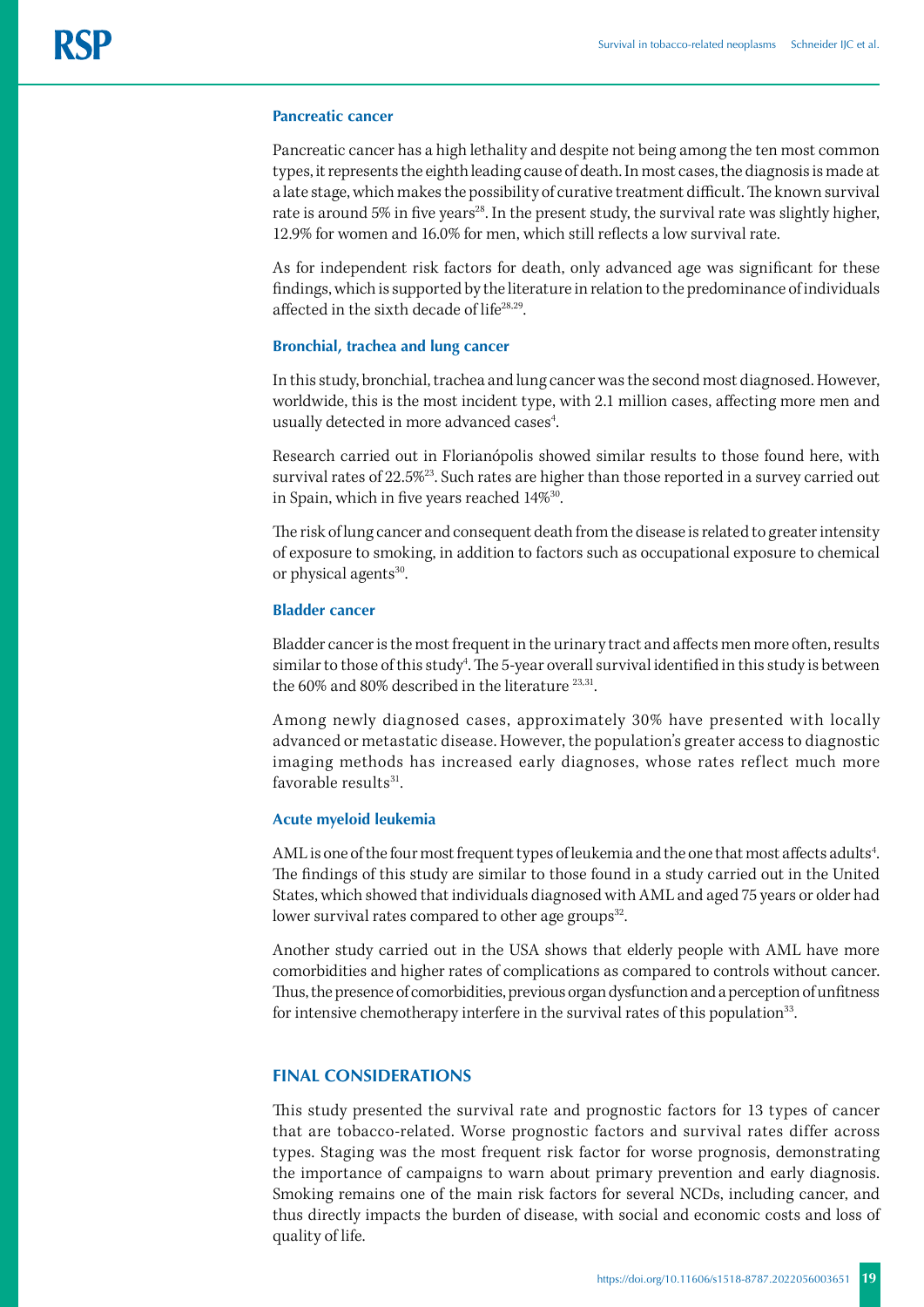The study has limitations related to the use of secondary data, which results in the absence of information that could complement it, such as data on socioeconomic profile and smoking status. Likewise, the occurrence of incomplete data due to lack of information or typing error in the SIM makes data analysis difficult and can interfere with the research results. Also noteworthy is the lack of information about smoking during life, as this could reinforce for the population the importance of smoking as a risk factor for the development and evolution of the disease.

Among the positive points we highlight the RCBP quality indices, the percentage of histological verification – 92.6%, the percentage of cases identified only by the death certificate – 2.68%, and the percentage of cases diagnosed with unknown primary location (C80.9) – 0.83%, during the period from 2008 to 2012. In addition, the Santa Catarina SIM has high completeness.

Florianópolis follows the behavior of the south of the country, as already identified in other studies, such as the international panorama for some types of cancer. The National Policy for Cancer Prevention and Control is based on data from national and international studies to guide its actions. In this sense, this study can contribute to the adaptation of policies and actions to local realities, since there is a very large sociocultural, economic and population diversity in the country. Such realities directly impact the data found in the different Brazilian regions. For cancer control, it is essential to know the local characteristics, which dialogue with the social characteristics and access to health in the territory. Understanding the behavior of the disease through survival analysis is one of the ways to support the accomplishment of prevention, promotion and awareness work.

The findings of this study also reinforce the need for public investment in tobacco control policy, in order to expand and guarantee the population's access to policies at the local level, since all the neoplasms discussed here are related to tobacco use and integrate NCD coping plans. Despite the laws that support cases of suspicion or diagnosis of neoplasia, the anti-smoking law of the municipality of Florianópolis and the Tobacco Control Policy, it is necessary to extrapolate the data found to health professionals and managers, aiming at strengthening and consolidating the measures of prevention, early detection, screening and appropriate treatment for cancer.

# **REFERENCES**

- 1. World Health Organization. WHO report on the tobacco epidemic 2019: offer help to quit tobacco use. Geneva (CH): WHO; 2019 [cited 2021 May 10]. Available from: https://www.who.int/publications/i/item/9789241516204
- 2. Miranda-Filho A, Piñeros M, Bray F. The descriptive epidemiology of lung cancer and tobacco control: a global overview 2018. Salud Publica Mex. 2019;61(3):219-29. https://doi.org/10.21149/10140
- 3. GBD Tobacco Collaborators. Smoking prevalence and attributable disease burden in 195 countries and territories, 1990-2015: a systematic analysis from the global burden of disease study 2015. Lancet. 2017;389(10082):1885906. https://doi.org/10.1016/S0140-6736(17)30819-X
- 4. Instituto Nacional do Câncer. Estimativa 2020: inciência de câncer no Brasil. Rio de Janeiro: INCA; 2019 [cited 2021 May 10]. Available from: https://www.inca.gov.br/publicacoes/livros/ estimativa-2020-incidencia-de-cancer-no-brasil
- 5. Romero Y, Trapani D, Johnson S, Tittenbrun Z, Given L, Hohman K, et al. National cancer control plans: a global analysis. Lancet Oncol. 2018;19(10):e546-55. https://doi.org/10.1016/S1470-2045(18)30681-8
- 6. Ferreira JC, Patino CM. O que é análise de sobrevida e quando devo utilizá-la? J Bras Pneumol. 2016;42(1):77. https://doi.org/10.1590/S1806-37562016000000013
- 7. Instituto Brasileiro de Geografia e Estatística. Panorama: Santa Catarina. Rio de Janeiro: IBGE; 2010.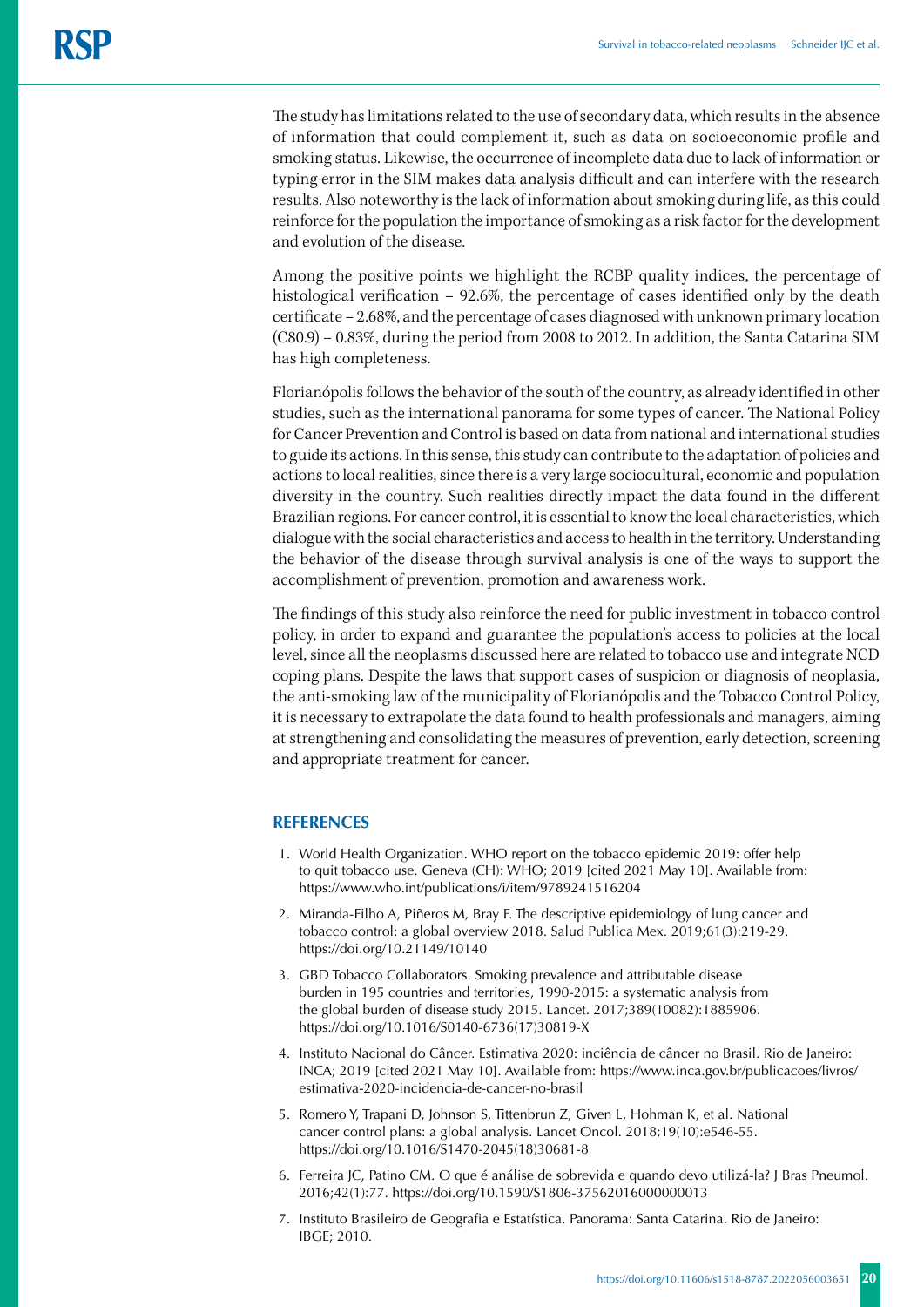- 8. Percy C, Van Holten V, Muir C, editores. CID-O Classificação Internacional de Doenças para Oncologia. 2. ed. São Paulo: Editora da Universidade de São Paulo; Fundação Oncocentro de São Paulo; 2005.
- 9. IARC Working Group on the Evaluation of Carcinogenic Risks to Humans. Personal habits and indoor combustions. Lyon (FR): International Agency for Research on Cancer; 2012 [cited 2021 May 10]. (IARC Monographs on the Evaluation of Carcinogenic Risks to Humans; n°. 100E). Available from: https://www.ncbi.nlm.nih.gov/books/NBK304391/
- 10. National Center for Chronic Disease Prevention and Health Promotion (US), Office on Smoking and Health. The health consequences of smoking-50 years of progress: a report of the Surgeon General. Atlanta, GA: CDC; 2014.
- 11. São José BP, Corrêa RA, Malta DC, Passos VMA, França EB, Teixeira RA, et al. Mortalidade e incapacidade por doenças relacionadas à exposição ao tabaco no Brasil, 1990 a 2015. Rev Bras Epidemiol. 2017;20 Supl 1:75-89. https://doi.org/10.1590/1980-5497201700050007
- 12. Coutinho ESF, Coeli CM. Acurácia da metodologia de relacionamento probabilístico de registros para identificação de óbitos em estudos de sobrevida. Cad Saude Publica. 2006;22(10):2249-52. https://doi.org/10.1590/S0102-311X2006001000031
- 13. Secretaria de Estado da Saúde de Santa Catarina. Plano Estadual de Saúde 2020 2023. Florianópolis, SC; 2019.
- 14. Freire GCB. Análise de sobrevida dos casos de carcinoma epidermóide de lábio (CEL) do Rio Grande do Norte. Natal, RN: Departamento de Odontologia da Universidade Federal do Rio Grande do Norte; 2017. Monografia de Graduação.
- 15. Schneider IJC, Flores ME, Nickel DA, Martins LGT, Traebert J. Survival rates of patients with cancer of the lip, mouth and pharynx: a cohort study of 10 years. Rev Bras Epidemiol. 2014;17(3):680-91. https://doi.org/10.1590/1809-4503201400030009
- 16. Amorim MM. Análise do perfil e fatores relacionados a sobrevida de adultos jovens e idosos portadores de câncer oral [dissertação]. Feira de Santana, BA: Departamento de Saúde da Universidade Federal de Feira de Santana; 2018.
- 17. Rodrigo JP, López F, Llorente JL, Álvarez-Marcos C, Suárez C. Resultados de la laringectomía total en carcinoma localmente avanzado de laringe en la era de la organopreservación. Acta Otorrinolaringol Esp. 2015;66(3):132-8. https://doi.org/10.1016/j.otorri.2014.06.001
- 18. Moro JS, Maroneze MC, Ardenghi TM, Barin LM, Danesi CC. Oral and oropharyngeal cancer: epidemiology and survival analysis. Einstein (São Paulo). 2018;16(2):eAO4248. https://doi.org/10.1590/S1679-45082018AO4248
- 19. Oliveira-Borges EC, Silva AF, Graças AM, Melo FFS, Barcelos AA, Myiata S. O câncer de esôfago: uma revisão. Rev Univ Vale Rio Verde. 2015;13(1):773-90. https://doi.org/10.5892/ruvrd.v10i1.2471
- 20. Hiripi E, Jansen L, Gondos A, Emrich K, Holleczek B, Katalinic A, et al. Survival of stomach and esophagus cancer patients in Germany in the early 21st century. Acta Oncol. 2012;51(7):906-14. https://doi.org/10.3109/0284186X.2012.673732
- 21. Huang FL, Yu SJ. Esophageal cancer: risk factors, genetic association, and treatment. Asian J Surg. 2018;41(3):210-5. https://doi.org/10.1016/j.asjsur.2016.10.005
- 22. Rawla P, Barsouk A. Epidemiology of gastric cancer: global trends, risk factors and prevention. Prz Gastroenterol. 2019;14(1):26-38. https://doi.org/10.5114/pg.2018.80001
- 23. Schneider IJC, Schmidt TP, Patrício PSMS, Bomfim RA, Garcia LP, Nunes RD, et al. Survival and burden of cancer: a population-based analysis in a medium size city in Brazil. Res Soc Dev. 2021;10(5):1-14. https://doi.org/10.33448/rsd-v10i5.15140
- 24. Aguiar Junior S, Oliveira MM, Silva DRM, Mello CAL, Calsavara VF, Curado MP. Survival of patients with colorectal cancer in a cancer center. Arq Gastroenterol. 2020;57(2):172-7. https://doi.org/10.1590/S0004-2803.202000000-32
- 25. França VG, Bertolazzi LG. Sobrevida de pacientes com neoplasia maligna de colo conforme localização primária à direita ou esquerda. Arch Health Sci. 2019;26(3):163. https://doi.org/10.17696/2318-3691.26.3.2019.1661
- 26. Islami F, Miller KD, Siegel RL, Fedewa SA, Ward EM, Jemal A. Disparities in liver cancer occurrence in the United States by race/ethnicity and state. CA Cancer J Clin. 2017;67(4):273-89. https://doi.org/10.3322/caac.21402